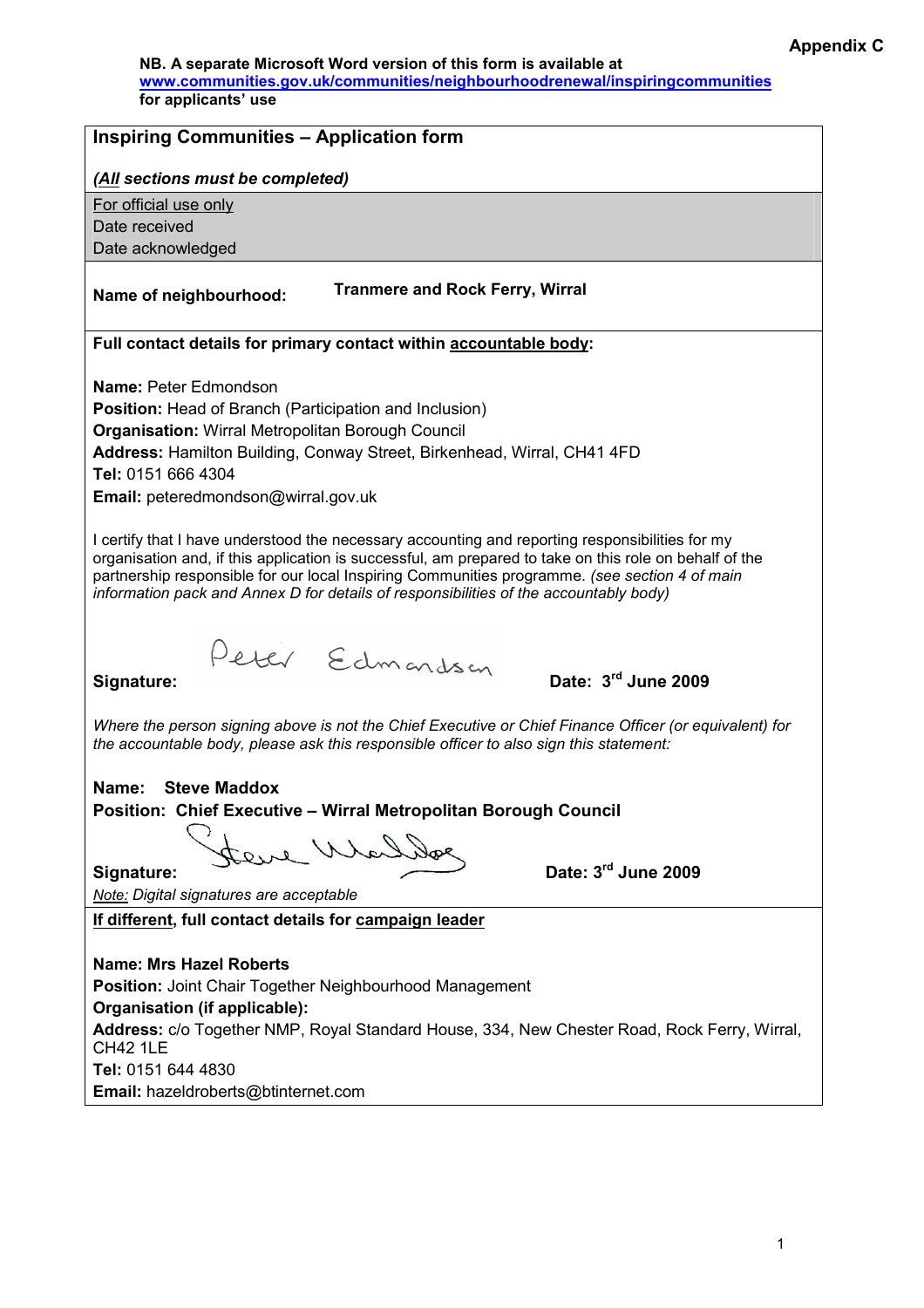# SECTION 1: CONTACT INFORMATION AND INITIAL ELIGIBILITY

## 1A: Local authority name: Wirral Metropolitan Borough Council

Neighbourhood must be within one of the eligible local authority areas listed in section 4 in the main information pack.

### 1B: Neighbourhood definition and deprivation

Using the reference map for your local authority area (available at

http://www.communities.gov.uk/communities/neighbourhoodrenewal/inspiringcommunities), provide the Lower Super Output Area (LSOA) codes for the grouping of LSOAs which best fit the boundaries of your neighbourhood. (See Annex B 'Guidance on reference map' for more information.)

Also tick or cross to show whether each LSOA is shaded green. The green shading on the eligibility map indicates LSOAs in the most deprived 10 per cent in England on the 2007 Index of Multiple Deprivation. Neighbourhoods including one or more LSOA shaded green are eligible.

| <b>LSOA code</b> | Green?       | <b>LSOA code</b> | Green? |
|------------------|--------------|------------------|--------|
| e.g. E01015257   | $\checkmark$ | E01007294        | x      |
| E01007289        |              | E01007295        |        |
| E01007290        |              | E01007296        |        |
| E01007291        |              |                  |        |
| E01007292        |              |                  |        |
| E01007293        |              |                  |        |

# 1C: Estimated neighbourhood population:

Neighbourhoods are expected to have approximately 5,000 – 10,000 residents

 $X$  1D: Confirm your application is from a neighbourhood partnership including, as a minimum, the responsible local authority, a local secondary school and a third sector organisation, and which has an identified campaign leader

Later in this application form you will be asked to provide fuller details about the partnership.

 $[\times]$  1E: Confirm your partnership has, or is committed to prepare, a collectively-agreed description of the purpose, scope and structure of the partnership

 $|\!\!\times\!|$  1F: Confirm that the accountable organisation has understood, is willing and has the capacity to take on the necessary accounting and reporting responsibilities

See section 4 of the main information pack and Annex D for information about these responsibilities.

 $|\!\!\times\!\!|$  1G: Confirm the latest annual report and audited financial statements from the accountable organisation are attached to your application

This does not apply where the accountable body is a local authority.

If audited financial statements are not available at the time of making this application, the accountable body must provide a statement, agreed with its auditor, explaining the situation.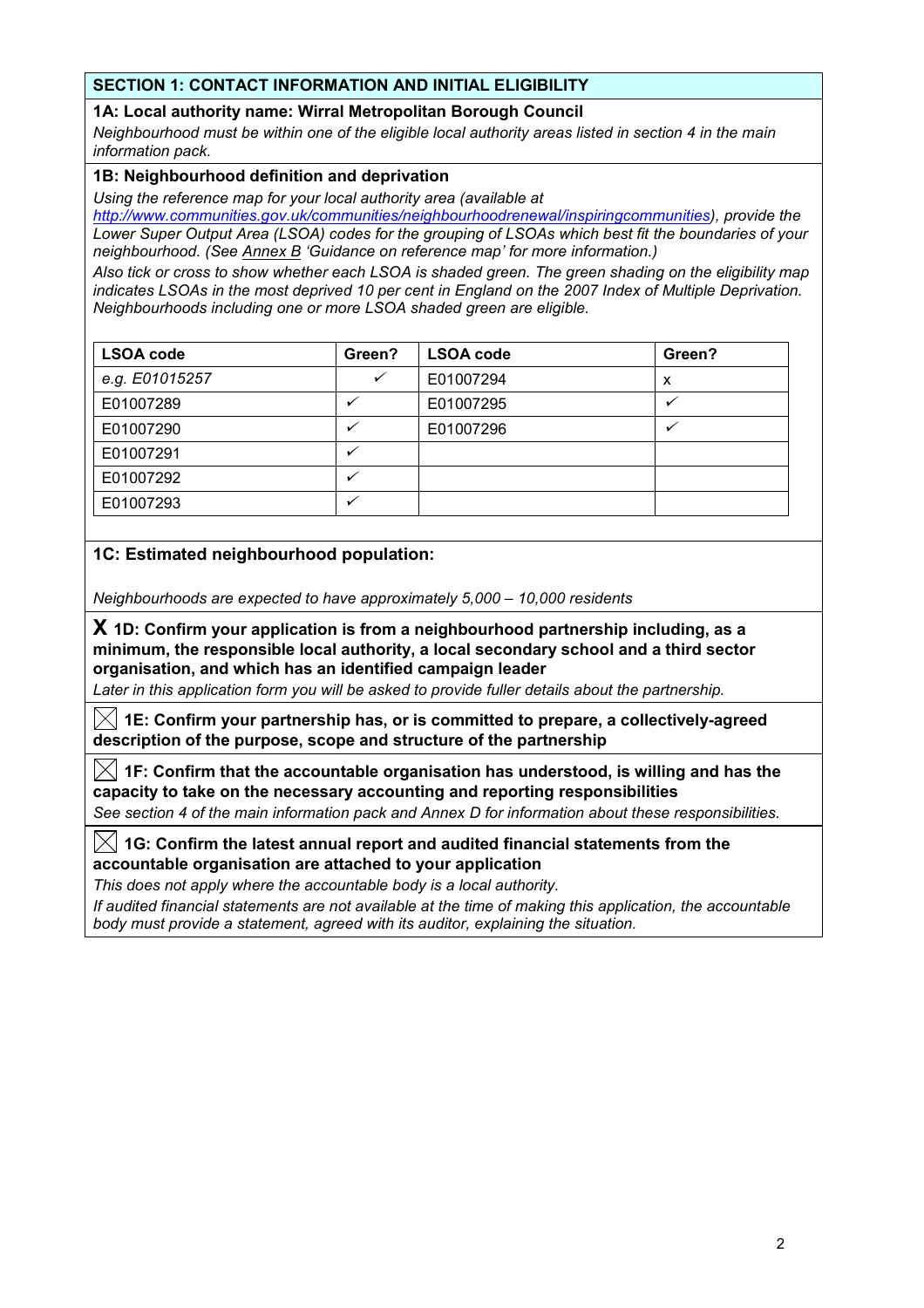## SECTION 2: PROGRAMME OF ACTIVITIES

### 2A: Provide initial costed plans a programme of locally-developed activities

Using the table below, set out your initial costed proposals for the additional activities and opportunities that you would like to offer through the Inspiring Communities grant programme. This may include scaling-up or broadening of existing work.

Please refer to the information in section 5 under 'Funded programme of activities' in the main information pack, including budget information.

Propose activities that will contribute to the following four core aims:

- Broadening young people's horizons
- Providing advice and inspiration to young people
- Raising parents' own aspirations and self-confidence, so that they can support their children to take up opportunities and to make positive, informed choices
- Developing strong social networks in communities, raising community pride in young people and drawing out the talents of the community to support young people

Be realistic in your costings and consider which activities may offer best value for money.

Within this, include ideas about local work on community twinning and a community pledge for youth achievement. Do not at this stage propose youth-led positive activities for other young people or intergenerational volunteering opportunities, as these will be developed in the full design phase for successful neighbourhoods.

Note: As described in the information pack, a full design phase will follow and allow proposals to be amended and refined, not least to take account for further community engagement at this stage. But the initial proposals are key in assessing your understanding, approach and ambition for this programme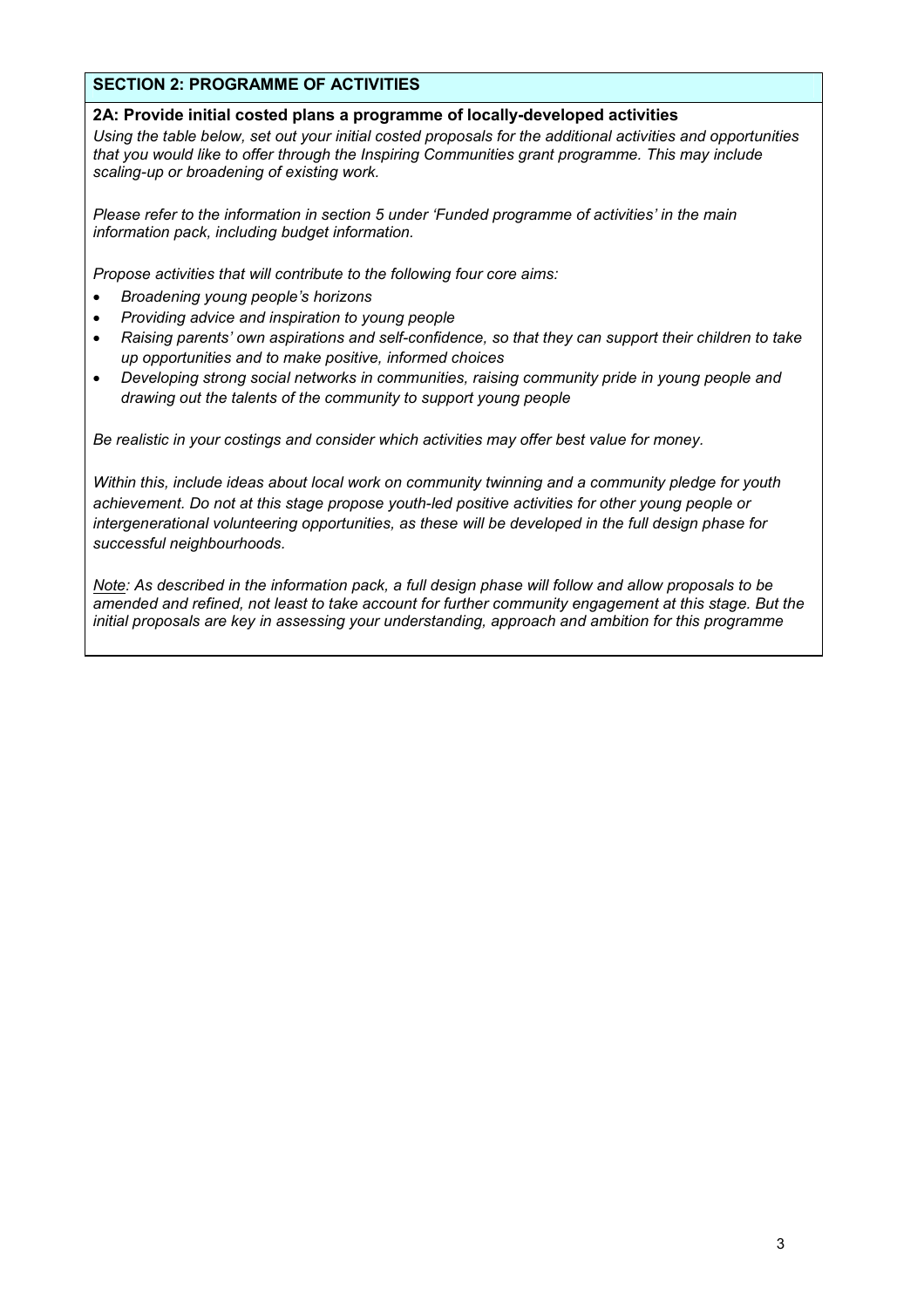| <b>Activity</b>                                                                                                                                                                                                                                                                                                                                                                                                                                                                            | <b>Estimated</b>             |                 | <b>Details</b>                                                                                                                                                                                                                                                                                                                                                                                                                                                                                                                                                                                                                                                                                                                                                                                                                                                                                                                                                                                                                                                                                                                                                                                                                                                                                                                                                                                                                                                                                                                                                                                                                                                                                                                                                                                                                                                                                                                                                                                                                                                                                                                                                                                                                                                                                                                                                                                                                                                                                                                                                                                                                                                                      |
|--------------------------------------------------------------------------------------------------------------------------------------------------------------------------------------------------------------------------------------------------------------------------------------------------------------------------------------------------------------------------------------------------------------------------------------------------------------------------------------------|------------------------------|-----------------|-------------------------------------------------------------------------------------------------------------------------------------------------------------------------------------------------------------------------------------------------------------------------------------------------------------------------------------------------------------------------------------------------------------------------------------------------------------------------------------------------------------------------------------------------------------------------------------------------------------------------------------------------------------------------------------------------------------------------------------------------------------------------------------------------------------------------------------------------------------------------------------------------------------------------------------------------------------------------------------------------------------------------------------------------------------------------------------------------------------------------------------------------------------------------------------------------------------------------------------------------------------------------------------------------------------------------------------------------------------------------------------------------------------------------------------------------------------------------------------------------------------------------------------------------------------------------------------------------------------------------------------------------------------------------------------------------------------------------------------------------------------------------------------------------------------------------------------------------------------------------------------------------------------------------------------------------------------------------------------------------------------------------------------------------------------------------------------------------------------------------------------------------------------------------------------------------------------------------------------------------------------------------------------------------------------------------------------------------------------------------------------------------------------------------------------------------------------------------------------------------------------------------------------------------------------------------------------------------------------------------------------------------------------------------------------|
|                                                                                                                                                                                                                                                                                                                                                                                                                                                                                            |                              |                 |                                                                                                                                                                                                                                                                                                                                                                                                                                                                                                                                                                                                                                                                                                                                                                                                                                                                                                                                                                                                                                                                                                                                                                                                                                                                                                                                                                                                                                                                                                                                                                                                                                                                                                                                                                                                                                                                                                                                                                                                                                                                                                                                                                                                                                                                                                                                                                                                                                                                                                                                                                                                                                                                                     |
| <b>'HORIZONS</b><br><b>BEYOND'</b><br>Trapped,<br>contented or<br>mobile?<br><b>Supporting</b><br>evidence used<br>in developing<br>this activity<br>can be found<br>at:<br>'Aspiration and<br><b>Attainment</b><br>among Young<br>People' CLG,<br><b>DCSF, Cabinet</b><br><b>Office 2008.</b><br>'Attachment to<br>Place'<br>Rowntree, 2007<br><b>The Bradford</b><br><b>Community</b><br><b>Cohesion</b><br>Casestudy<br>@teachernet.<br>Gov<br>'Local Links'<br><b>Rowntree</b><br>2008 | cost (£k)<br>Yr <sub>1</sub> | Yr <sub>2</sub> | The core aims which this activity addresses<br>Broadening young people's horizons<br>Providing advice and inspiration to young people<br>$\bullet$<br>Raising parents' own aspirations and self-confidence<br>$\bullet$<br>The rationale for this activity Tranmere and Rock Ferry is defined as<br>an 'Isolator Area' where strong 'bonding capital' exists but where<br>'bridging capital' (links to and positive influences from outside the area)<br>is weak.<br>This Activity will help us lift the horizons of young people whose<br>aspirations are under threat of diminishing, through learning and fun.<br>Engagement through this project will provide a passport for young<br>people to the proposed Life Coaches and Role Models Activity for those<br>who need it.<br>What the activity involves<br>The project will present opportunities for examining, first hand, life in<br>other places, and to build links outside the area.<br>Project activities will focus on developing twinning and exchanges, and<br>will see young people prepare, arrange and enjoy new experiences and<br>different 'cultures.<br>We will build a modern youth-centred approach to twinning, mixing<br>place-based twinning and field trips with activity or 'experience' based<br>opportunities.<br>Young people will document their experience using surveying, filming<br>places, and getting out and about in towns, cities and rural areas, eating<br>out, driving around, using hotels, public transport, going 'backstage' in<br>sport, performances, business and politics, to learn about and<br>understand life in other places<br>Lead Partners for this project will be Prenton High School and Rock<br>Ferry High School<br>Other Partners who will help deliver this project will be:<br>Residents Together Partnership and constituent members<br>Wirral Council Children and Young People's Services<br>Wirral TV<br><b>Tranmere Community Project</b><br><b>Involve Northwest</b><br>Tranmere & Rock Ferry Young Advisors<br>Wirral Youth Inclusion Programme (YIP)<br>Wirral Rotary Club.<br><b>Beneficiaries and groups</b><br>Initially, ten groups of 8-10 young people (Year 1/Twenty Year 2), 11-14<br>years of age; 300 in total from Prenton and Rock Ferry High Schools<br>considered 'at risk' of underachieving, including absentees and young<br>people in trouble, troubled, or currently housebound, plus 45 community<br>supporters and parents who will guide, mentor and accompany the<br>young people during their off limits experiences, and linked, where<br>appropriate with suitable coaches and role models - our next, proposed<br>Activity |
|                                                                                                                                                                                                                                                                                                                                                                                                                                                                                            | £17,000                      | £26,100         | <b>Breakdown of costs</b> Year 1 (Year 2 in brackets)<br>Travel & Accommodation £5,500 (£11,000)<br>Training £3,600 (£7,200)<br>Supervisors £2,400 per annum<br>Equipment £4,500 per annum<br>Materials £1,000 per annum<br>Leadership, administration & liaison: a core cost                                                                                                                                                                                                                                                                                                                                                                                                                                                                                                                                                                                                                                                                                                                                                                                                                                                                                                                                                                                                                                                                                                                                                                                                                                                                                                                                                                                                                                                                                                                                                                                                                                                                                                                                                                                                                                                                                                                                                                                                                                                                                                                                                                                                                                                                                                                                                                                                       |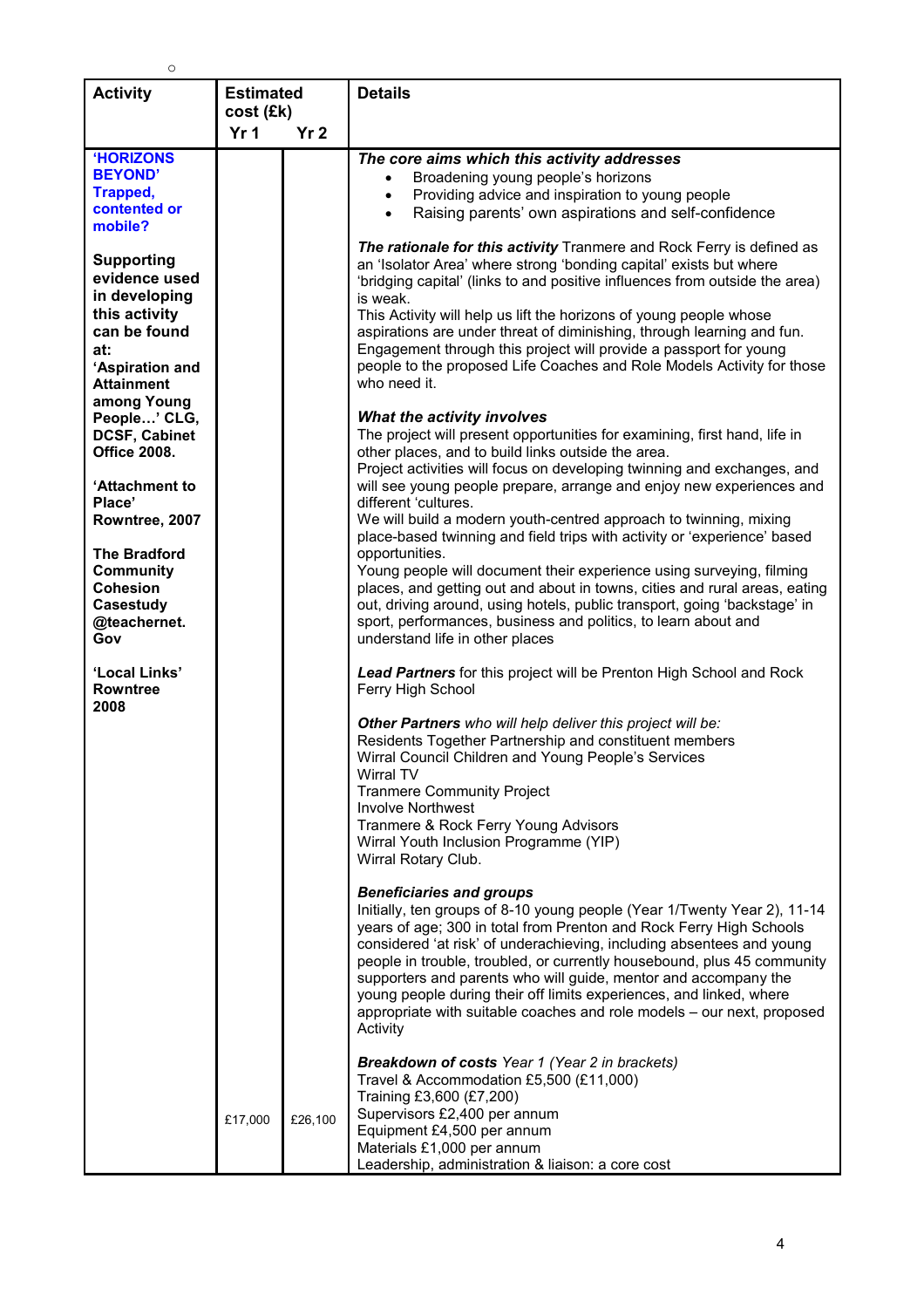| <b>Activity</b>                                                                                                                                                                                 | <b>Estimated</b>             |                 | <b>Details</b>                                                                                                                                                                                                                                                                                                                                                                                                                                                                                                                                                                                                                                                                                                                                                                                                                                                                                                                                                                                                                                                                 |
|-------------------------------------------------------------------------------------------------------------------------------------------------------------------------------------------------|------------------------------|-----------------|--------------------------------------------------------------------------------------------------------------------------------------------------------------------------------------------------------------------------------------------------------------------------------------------------------------------------------------------------------------------------------------------------------------------------------------------------------------------------------------------------------------------------------------------------------------------------------------------------------------------------------------------------------------------------------------------------------------------------------------------------------------------------------------------------------------------------------------------------------------------------------------------------------------------------------------------------------------------------------------------------------------------------------------------------------------------------------|
|                                                                                                                                                                                                 | cost (£k)<br>Yr <sub>1</sub> | Yr <sub>2</sub> |                                                                                                                                                                                                                                                                                                                                                                                                                                                                                                                                                                                                                                                                                                                                                                                                                                                                                                                                                                                                                                                                                |
| <b>LIFE COACHES</b><br><b>AND ROLE</b><br><b>MODELS</b>                                                                                                                                         |                              |                 | The core aims which this activity addresses<br>Broadening young people's horizons<br>$\bullet$<br>Providing advice and inspiration to young people<br>$\bullet$<br>Raising parents' own aspirations and self-confidence<br>$\bullet$                                                                                                                                                                                                                                                                                                                                                                                                                                                                                                                                                                                                                                                                                                                                                                                                                                           |
| <b>Supporting</b><br>evidence used                                                                                                                                                              |                              |                 | Developing strong social networks in the community<br>$\bullet$                                                                                                                                                                                                                                                                                                                                                                                                                                                                                                                                                                                                                                                                                                                                                                                                                                                                                                                                                                                                                |
| in developing<br>this activity<br>can be found<br>at:<br>'Breaking the<br>Link' DCSF<br>2009.<br>'Bucking the<br><b>Trend' DWP</b><br>2006.<br>'Attachment to<br><b>Place' Rowntree</b><br>2007 |                              |                 | The rationale for this activity The target area has a total cohort of<br>946 young people (aged 11-14 in September 2009 and 2010) attending<br>partner schools. Predicted exam results indicate up to 4 out of 5 will<br>underachieve at 16. These young people need an alternative to<br>"becoming a young mum" or "going onto Incapacity Benefit" like their<br>parents. They need a guide, mentor and friend; someone to look up to,<br>have fun with, develop and channel their skills and powers. This activity<br>links to Ofsted and SEF requirements on community cohesion, and<br>WRLEE.<br>What the activity involves<br>Assigning role models to young people eg coaches, mentors to coach<br>and support young people in chosen activities and to help imagine life<br>opportunities beyond school:<br>Entry to adult support and networks and getting a taste of<br>'what's out there:<br>Social and community networks<br>$\bullet$<br>Sports and arts<br>$\bullet$<br>Public and emergency services<br>$\bullet$<br>Business and business networks<br>$\bullet$ |
|                                                                                                                                                                                                 |                              |                 | High flyers and Inspiring People<br>$\bullet$<br>IT, communications and media<br>$\bullet$                                                                                                                                                                                                                                                                                                                                                                                                                                                                                                                                                                                                                                                                                                                                                                                                                                                                                                                                                                                     |
|                                                                                                                                                                                                 |                              |                 | Lead Partners for this project will be the Wirral Youth Service, Youth<br>Inclusion Programme and a teacher from each High School                                                                                                                                                                                                                                                                                                                                                                                                                                                                                                                                                                                                                                                                                                                                                                                                                                                                                                                                              |
|                                                                                                                                                                                                 |                              |                 | Other Partners who will help deliver this project will be: Wirral<br>Safer Schools Partnership; Merseyside Police; Residents Together<br>Partnership; Tranmere & Rock Ferry Young Advisors; Prenton and<br>Rock Ferry High Schools; ; Wirral Council; Children and Young<br>People's Services; Tranmere Community Project; Involve Northwest;<br>Together NMP; Wirral TV; Wirral PCT; Wirral Wardens; Lairdside<br>Communities Trust; Tranmere Rovers; local business organisations;<br>Wirral Mediation Service.                                                                                                                                                                                                                                                                                                                                                                                                                                                                                                                                                              |
|                                                                                                                                                                                                 |                              |                 | <b>Beneficiaries and groups</b><br>Twenty (Year 1), forty (Year 2), 11-14 year olds, chosen/recruited from<br>Horizons Beyond groups, plus 40 role models.                                                                                                                                                                                                                                                                                                                                                                                                                                                                                                                                                                                                                                                                                                                                                                                                                                                                                                                     |
|                                                                                                                                                                                                 | £29,833                      | £48,666         | Breakdown of costs Year 1 (Year 2 in brackets)<br>Liaison/recruitment £3,333 (£6,666)<br>Expenses for role models, including childcare £6,000 (£12,000)<br>Induction for role models £1,500 (£2,000)<br>Responsibility allowances to YIP and the schools £10,000<br>Travel/activity budget - soccer, seaside, studio work, walkabouts<br>£9,000 (£18,000)<br>Administration: core<br>Co-ordinator: role models identification and recruitment: core<br>Co-ordinator: activities core                                                                                                                                                                                                                                                                                                                                                                                                                                                                                                                                                                                           |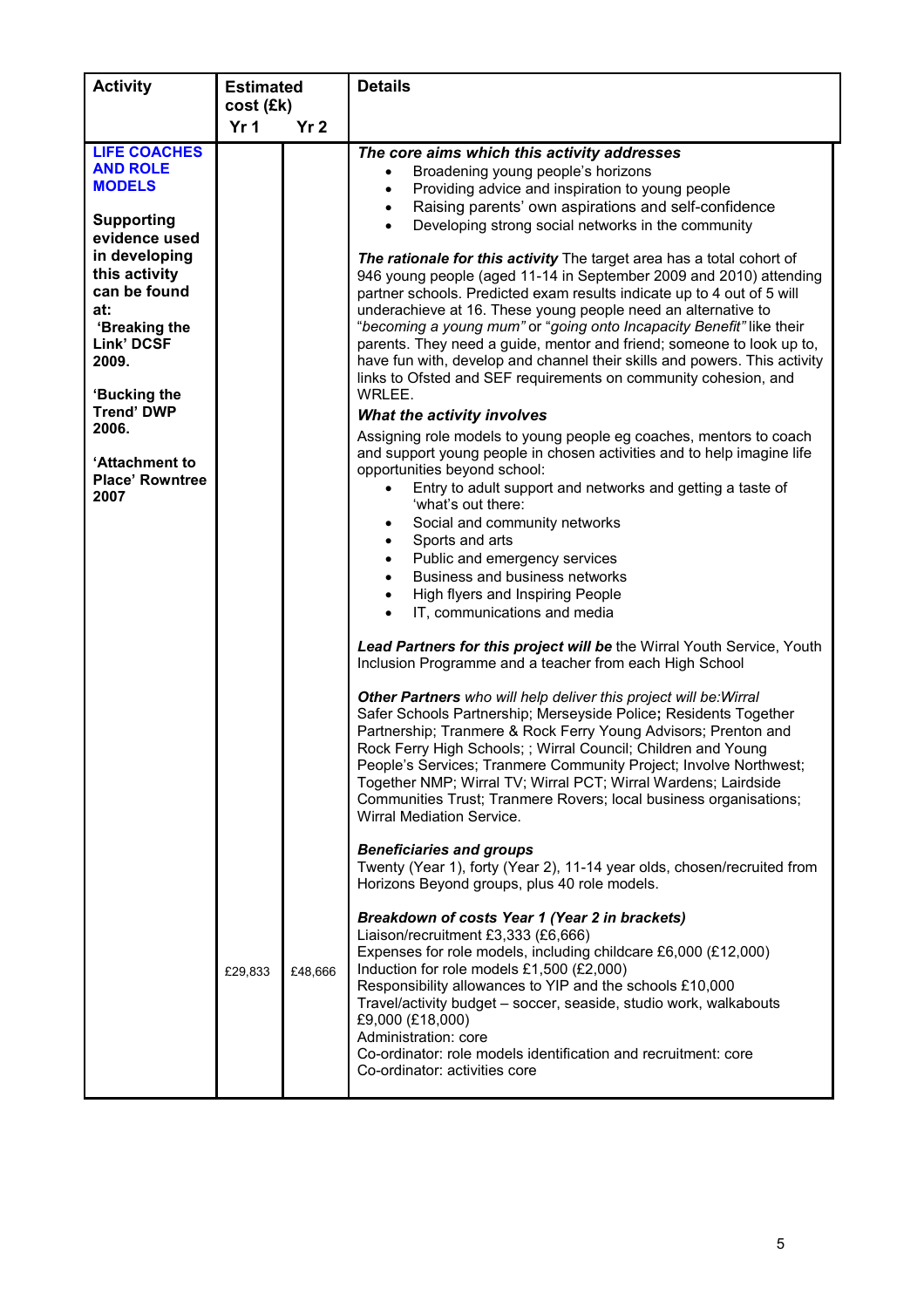| <b>Activity</b>                                                                          | <b>Estimated</b><br>cost (£k) |                 | <b>Details</b>                                                                                                                                                                                                                                                                                                                                                                                                                                                                                                             |
|------------------------------------------------------------------------------------------|-------------------------------|-----------------|----------------------------------------------------------------------------------------------------------------------------------------------------------------------------------------------------------------------------------------------------------------------------------------------------------------------------------------------------------------------------------------------------------------------------------------------------------------------------------------------------------------------------|
|                                                                                          | Yr <sub>1</sub>               | Yr <sub>2</sub> |                                                                                                                                                                                                                                                                                                                                                                                                                                                                                                                            |
| <b>WHEN I AM</b><br><b>ELEVEN</b><br><b>Supporting</b><br>evidence used<br>in developing |                               |                 | The core aims which this activity addresses<br>Broadening young people's horizons<br>Providing advice and inspiration to young people<br>$\bullet$<br>Raising parents' own aspirations and self confidence<br>$\bullet$<br>Developing strong social networks in communities<br>$\bullet$                                                                                                                                                                                                                                   |
| this activity<br>can be found<br>at:<br>'Breaking the<br><b>Link' DCSF</b><br>2009.      |                               |                 | The rationale for this activity The transition from primary to<br>secondary school is a challenging, daunting and confusing time for<br>young people, especially those without sufficient or knowledgeable<br>family support systems. It is a key moment in child development and<br>a key opportunity for support to be offered to young people and their<br>families to prevent a drift away from educational attainment and future<br>aspiration.                                                                       |
| 'Bucking the<br><b>Trend' DWP</b><br>2006.                                               |                               |                 | What the activity involves<br>Small group discussions in primary schools<br>$\bullet$<br>Family group sessions, with provided meals, at home<br>$\bullet$<br>Invited parent and child teas in the local community venues<br>$\bullet$<br>Family Fun Days<br>$\bullet$<br>Informal drop in sessions for parents<br>$\bullet$<br>'Back to School' and 'In My Day' experience sharing for Year<br>7 parents                                                                                                                   |
|                                                                                          |                               |                 | Lead Partners for this project will be A primary Head, secondary<br>Home School Liaison Worker and a group of supported teachers from<br>the 8 feeder primary schools.                                                                                                                                                                                                                                                                                                                                                     |
|                                                                                          |                               |                 | Other Partners who will help deliver this project will be eight<br>catchment primary schools; Bag a Bargain; Residents Together;<br>Wirral Council Children and Young People's Services; Junior Young<br>Advisors; Tranmere Community Project; Involve Northwest; Together<br>NMP; Extended Schools Programme; C&YP District Team; C&YP<br>Thematic Group; Wirral Youth and Play Service; Rock Ferry<br>Children's Centre, Birkenhead Children's Centre; Junior Youth<br>Inclusion Programme (JYIP), Reach Out, Wirral PCT |
|                                                                                          | £15,300                       | £15,300         | <b>Beneficiaries and groups</b><br>64 parents, especially single parents, and their 10-11 year olds<br>12 house bound and young carers<br>8 families with mental health problems                                                                                                                                                                                                                                                                                                                                           |
|                                                                                          |                               |                 | <b>Breakdown of costs (per annum)</b><br>Expenses (travel, taxis, mini-bus collections) £1,000 per annum<br>Catering and meals £6,000 per annum<br>Hire of hall £300 per annum<br>Teachers' focus group £8,000 per annum<br>Co-ordinator: core                                                                                                                                                                                                                                                                             |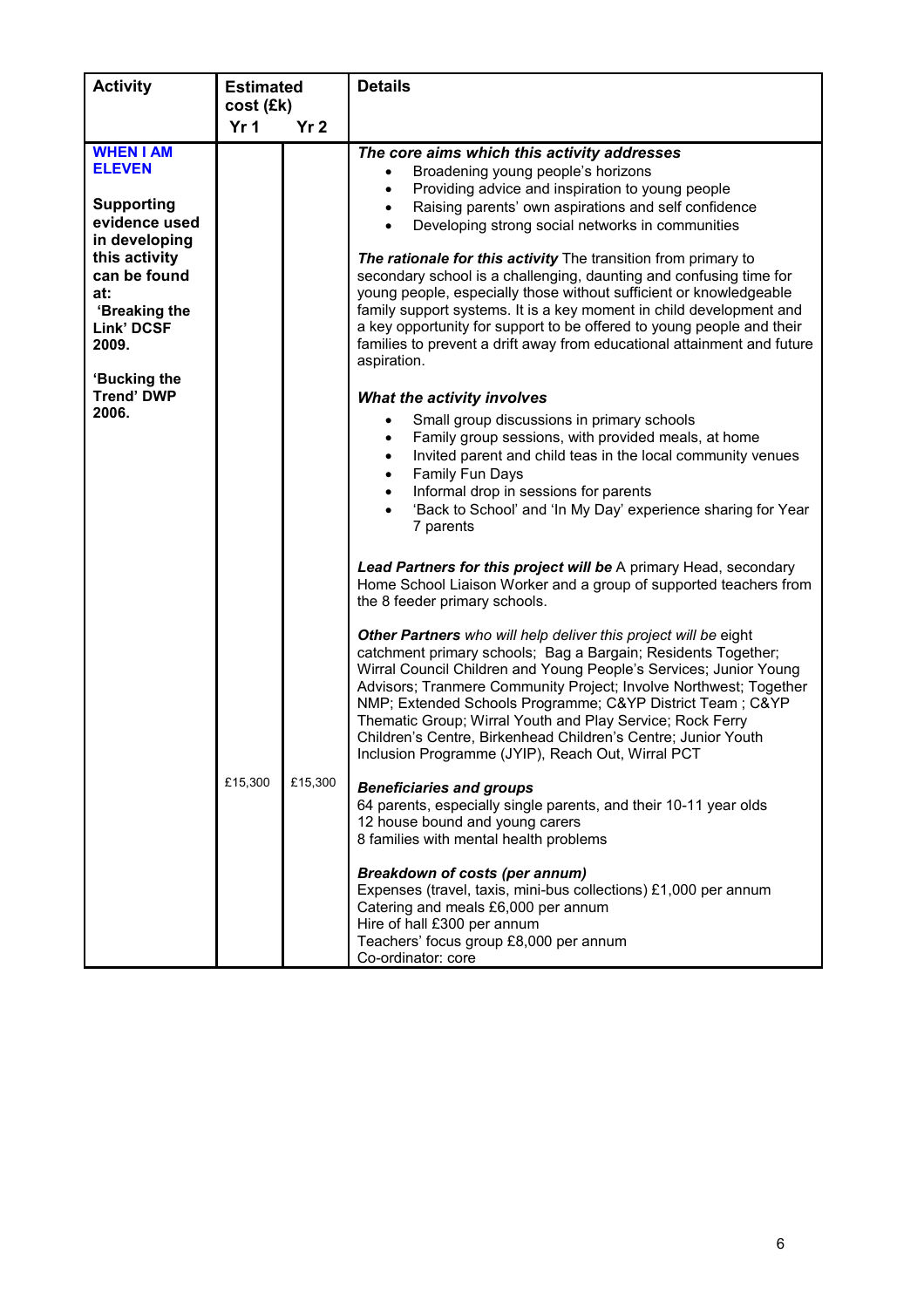| <b>Activity</b>                      | <b>Estimated</b> |                 | <b>Details</b>                                                                                                                        |
|--------------------------------------|------------------|-----------------|---------------------------------------------------------------------------------------------------------------------------------------|
|                                      | cost (£k)        |                 |                                                                                                                                       |
|                                      | Yr <sub>1</sub>  | Yr <sub>2</sub> |                                                                                                                                       |
| <b>JUNIOR YOUNG</b>                  |                  |                 | The core aims which this activity addresses                                                                                           |
| <b>ADVISORS and</b><br><b>JUNIOR</b> |                  |                 | Broadening young people's horizons                                                                                                    |
| <b>WARDENS</b>                       |                  |                 | Providing advice and inspiration to young people<br>$\bullet$<br>Developing strong social networks in communities                     |
|                                      |                  |                 | $\bullet$                                                                                                                             |
| <b>Supporting</b>                    |                  |                 | The rationale for this activity Young people have a clear view about                                                                  |
| evidence used                        |                  |                 | their community and the place where they live, learn, walk and play                                                                   |
| in developing                        |                  |                 | which is often different from the rest of the community and often                                                                     |
| this activity                        |                  |                 | markedly different from professional service providers.                                                                               |
| can be found                         |                  |                 | Valuing young people's knowledge, insights, skills and problem<br>solving raises their self esteem, involves them in increasing the   |
| at:<br><b>Young Advisors</b>         |                  |                 | aspirations of their neighbourhoods, and leads to real improvements.                                                                  |
| <b>Evaluation CLG</b>                |                  |                 | This has proved successful elsewhere and will work well for the                                                                       |
| 2007                                 |                  |                 | Inspiring Communities target groups too.                                                                                              |
|                                      |                  |                 | "Something you have to get up for can lead you back to school"                                                                        |
| 'Bucking the                         |                  |                 | Young Advisor, previously absent from school.                                                                                         |
| <b>Trend' DWP</b>                    |                  |                 |                                                                                                                                       |
| 2006.                                |                  |                 | Our Young Advisors Project is established in the area and is a key<br>part of our partnership approach.                               |
|                                      |                  |                 | Our Junior Wardens scheme is also well established and involves 6                                                                     |
| 'Aiming High<br>for Young            |                  |                 | primary schools and 350 children (Yr 5). We want to add to and                                                                        |
| People' DCSF                         |                  |                 | harness this capacity in our community in our Inspiring Communities                                                                   |
| 2009                                 |                  |                 | Programme.                                                                                                                            |
|                                      |                  |                 |                                                                                                                                       |
| Junior                               |                  |                 | What the activity involves                                                                                                            |
| <b>Wardens</b>                       |                  |                 | Junior Young Advisors (aged 11-14), shadowing existing YAs in                                                                         |
| <b>Consultation</b>                  |                  |                 | Health, policing, and local authority regeneration activities, youth                                                                  |
| with schools                         |                  |                 | proofing, neighbourhood mapping and going on to be a Young<br>Advisor.                                                                |
| (Together                            |                  |                 | Expanding the Junior Wardens scheme into Year 6 & into the                                                                            |
| <b>NMP/Riverside</b>                 |                  |                 | partner secondary schools,                                                                                                            |
| 2008)                                |                  |                 | Giving young people responsibility for solving community problems,                                                                    |
|                                      |                  |                 | Linking with the Area Youth Forum, Executive Youth Board, YOF and                                                                     |
|                                      |                  |                 | YCF Young People's Panel                                                                                                              |
|                                      |                  |                 |                                                                                                                                       |
|                                      |                  |                 | <b>Lead Partners for this project will be Involve North West; Young</b>                                                               |
|                                      |                  |                 | Advisors, and Tranmere & Rock Ferry Neighbourhood Wardens                                                                             |
|                                      |                  |                 |                                                                                                                                       |
|                                      |                  |                 | Other Partners who will help deliver this project will be Residents                                                                   |
|                                      |                  |                 | Together Partnership; Wirral Council Children and Young People's<br>Services; Prenton and Rock Ferry High Schools; 8 primary schools; |
|                                      |                  |                 | Involve Northwest; Together NMP; Riverside (Housing); Wirral                                                                          |
|                                      |                  |                 | Partnership Homes; Wirral TV; Wirral PCT; Wirral Council                                                                              |
|                                      | £19,744          | £19,744         | Regeneration Department; Wirral Council Housing Market Renewal                                                                        |
|                                      |                  |                 | (HMRI); Wirral Safer Schools; Merseyside Police; Wirral Streetscene                                                                   |
|                                      |                  |                 | Service; Wirral Youth and Play Service; Wirral Youth Inclusion                                                                        |
|                                      |                  |                 | Programme (YIP).                                                                                                                      |
|                                      |                  |                 |                                                                                                                                       |
|                                      |                  |                 | Beneficiaries and groups Twelve disadvantaged young people,<br>including truants, excludees, teenage mothers and looked after young   |
|                                      |                  |                 | people, referred by local schools (Young Advisors); 350 children aged                                                                 |
|                                      |                  |                 | 11 (Junior Wardens)                                                                                                                   |
|                                      |                  |                 |                                                                                                                                       |
|                                      |                  |                 | <b>Breakdown of costs (per annum)</b>                                                                                                 |
|                                      |                  |                 | Recruitment of Junior Young Advisors and Junior Wardens £1,000<br>Young Advisor Induction and training (inc accreditation) £3,144     |
|                                      |                  |                 | Expenses for existing Young Advisors £3,600                                                                                           |
|                                      |                  |                 | Wardens support costs £12,000                                                                                                         |
|                                      |                  |                 | Co-ordinator costs: core                                                                                                              |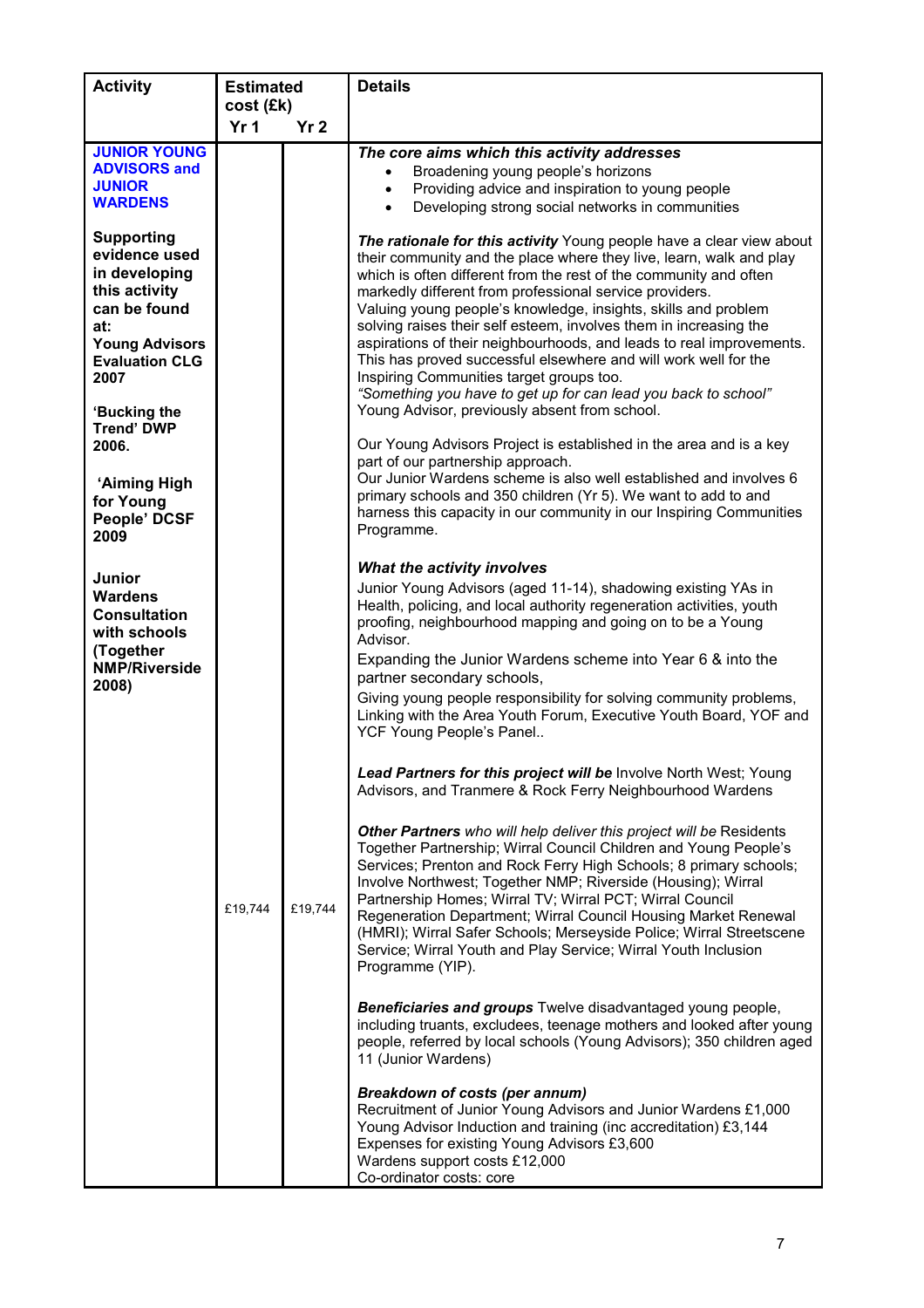| <b>Activity</b>                                                                                                                                                                                             | <b>Estimated</b><br>cost (£k) |                 | <b>Details</b>                                                                                                                                                                                                                                                                                                                                                                                                                                                                                                                                                                                                                                                                                                                                |
|-------------------------------------------------------------------------------------------------------------------------------------------------------------------------------------------------------------|-------------------------------|-----------------|-----------------------------------------------------------------------------------------------------------------------------------------------------------------------------------------------------------------------------------------------------------------------------------------------------------------------------------------------------------------------------------------------------------------------------------------------------------------------------------------------------------------------------------------------------------------------------------------------------------------------------------------------------------------------------------------------------------------------------------------------|
|                                                                                                                                                                                                             | Yr <sub>1</sub>               | Yr <sub>2</sub> |                                                                                                                                                                                                                                                                                                                                                                                                                                                                                                                                                                                                                                                                                                                                               |
| 'CLOUDY' SKY<br><b>GROUPS - local</b><br>people and<br>professionals<br>working<br>together<br><b>Supporting</b><br>evidence used<br>in developing<br>this activity<br>can be found<br>at:<br>'Breaking the |                               |                 | The core aims which this activity addresses<br>Developing strong social networks in communities<br>$\bullet$<br>Raising parents' own aspirations and self-confidence<br>$\bullet$<br>The rationale for this activity Front line professionals, young<br>people, residents (incl. parents), and knowledgeable local support<br>staff rarely have the chance to meet, pool their local knowledge and<br>experience with professional skills and delivery, and develop<br>innovative solutions.<br>What the activity involves<br>Young people, teachers, support staff, dinner supervisors, classroom<br>assistants, and the C&P Area Team Leader meeting as a standing<br>group to review activities (new through ICP and existing) and produce |
| Link' DCSF<br>2009.                                                                                                                                                                                         |                               |                 | and develop local attainment raising ideas and seek resources for<br>delivery for the two selected secondary schools.                                                                                                                                                                                                                                                                                                                                                                                                                                                                                                                                                                                                                         |
| 'The Extra Mile'<br><b>DCSF 2008</b><br>'Local Links'                                                                                                                                                       |                               |                 | Lead Partners for this project will be: C&YP Dept Area Team<br>Leader, member of Together NM Team, two Headteachers and the<br>Inspiring Communities Coordinator.                                                                                                                                                                                                                                                                                                                                                                                                                                                                                                                                                                             |
| <b>Rowntree</b><br>2008                                                                                                                                                                                     |                               |                 | Other Partners who will help deliver this project will be Prenton High<br>School; Rock Ferry High School; school PTAs, Wirral Children and<br>Young People's Department; Residents Together Partnership; Young<br>Advisors; Youth Inclusion Programme (YIP)                                                                                                                                                                                                                                                                                                                                                                                                                                                                                   |
|                                                                                                                                                                                                             |                               |                 | <b>Beneficiaries and groups</b><br>Two groups of 10 participants, plus the beneficiaries of their ideas<br>and the grants which their work will obtain from other sources.                                                                                                                                                                                                                                                                                                                                                                                                                                                                                                                                                                    |
|                                                                                                                                                                                                             | £9,600                        | £9,600          | Breakdown of costs per annum<br>Supper after school, or Sat/Sun meals £4,000<br>Venue costs £2,000<br>Travel £1,600<br>Childcare £2,000<br>Coordinator time: core<br>Admin time: core                                                                                                                                                                                                                                                                                                                                                                                                                                                                                                                                                         |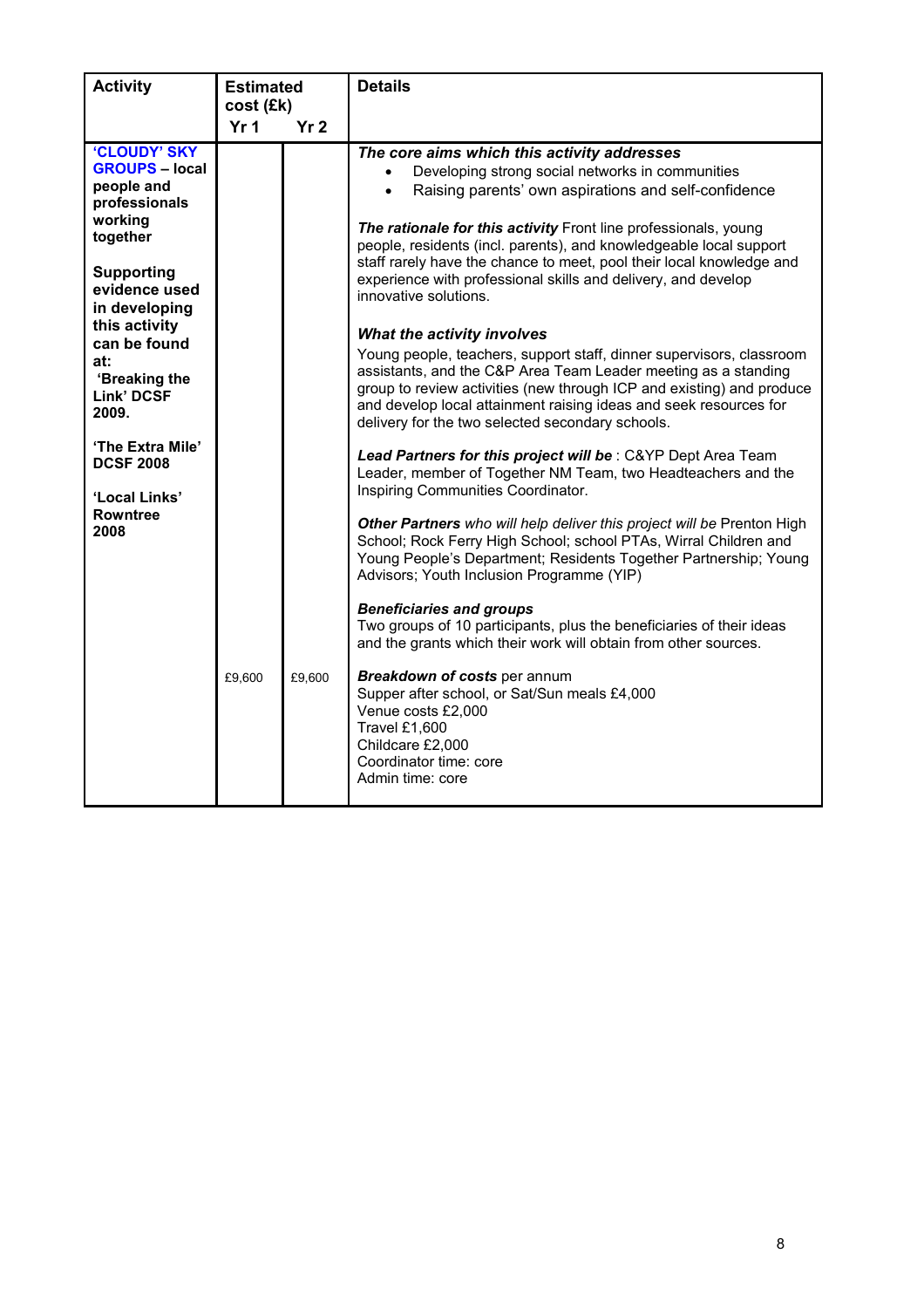| <b>Activity</b>                                                                                                                                                                                          | <b>Estimated</b>             |                 | <b>Details</b>                                                                                                                                                                                                                                                                                                                                                                                                                                                                                                                                                                                                                                                                                                                                                                                                                                                                                                                                                                                                                                                                                                                                                                                                                                                                                                                                                                                                                                                                                                                                                                                                                                                                                                                                                                                                                                                                                                                                                                                                                |
|----------------------------------------------------------------------------------------------------------------------------------------------------------------------------------------------------------|------------------------------|-----------------|-------------------------------------------------------------------------------------------------------------------------------------------------------------------------------------------------------------------------------------------------------------------------------------------------------------------------------------------------------------------------------------------------------------------------------------------------------------------------------------------------------------------------------------------------------------------------------------------------------------------------------------------------------------------------------------------------------------------------------------------------------------------------------------------------------------------------------------------------------------------------------------------------------------------------------------------------------------------------------------------------------------------------------------------------------------------------------------------------------------------------------------------------------------------------------------------------------------------------------------------------------------------------------------------------------------------------------------------------------------------------------------------------------------------------------------------------------------------------------------------------------------------------------------------------------------------------------------------------------------------------------------------------------------------------------------------------------------------------------------------------------------------------------------------------------------------------------------------------------------------------------------------------------------------------------------------------------------------------------------------------------------------------------|
|                                                                                                                                                                                                          | cost (£k)<br>Yr <sub>1</sub> | Yr <sub>2</sub> |                                                                                                                                                                                                                                                                                                                                                                                                                                                                                                                                                                                                                                                                                                                                                                                                                                                                                                                                                                                                                                                                                                                                                                                                                                                                                                                                                                                                                                                                                                                                                                                                                                                                                                                                                                                                                                                                                                                                                                                                                               |
| <b>YOUTH BANK</b><br><b>Supporting</b><br>evidence used<br>in developing<br>this activity<br>can be found<br>at:<br>'Aiming High<br>for Young<br>People' DCSF<br>2009<br><b>Youth Bank</b><br><b>NYA</b> |                              |                 | The core aims which this activity addresses<br>Broadening young people's horizons<br>Providing advice and inspiration to young people<br>Developing strong social networks in communities<br>$\bullet$<br>The rationale for this activity If young people who are<br>disadvantaged or disaffected can be 'caught getting it right' their self<br>worth, responsibility and pride in their work increases. Youth Bank is<br>another way for local young people to inspire their peers with grants<br>to pursue their aspirations.<br>Wirral already devolves spending decisions to young people through<br>Youth Opportunities Fund and Youth Capital Fund Panels. We will<br>build on this through a neighbourhood-focused Youth Bank which will<br>seek and disperse funding that supports inspiring activity and<br>achievement.<br>Partners involved in delivering services and activities for young<br>people in the area have established a youth services consortium for<br>Tranmere and Rock Ferry (including our Extended Schools Cluster<br>Group) to support partnership working and maximise the service offer<br>to young people. Our Youth Bank will be supported by and add value<br>to this development.<br>What the activity involves Young people securing funding,<br>making grants to other young people to develop their local<br>community and neighbourhood, and linking with YOF and YCF<br><b>Grant Panel</b><br>Lead Partners for this project will be Involve Northwest and Wirral<br>Youth Service<br>Other Partners who will help deliver this project will be: Tranmere &<br>Rock Ferry Youth Services Consortium; Extended Schools Clsuter<br>Group; Residents Together Partnership; Wirral Council Children and<br>Young People's Services; Prenton and Rock Ferry High Schools;<br>Tranmere Community Project; Together NMP; Young Advisors; Youth<br>Inclusion Programme (YIP)<br>Beneficiaries and groups Young people's groups in T&RF<br>community projects.<br><b>Breakdown of costs</b> |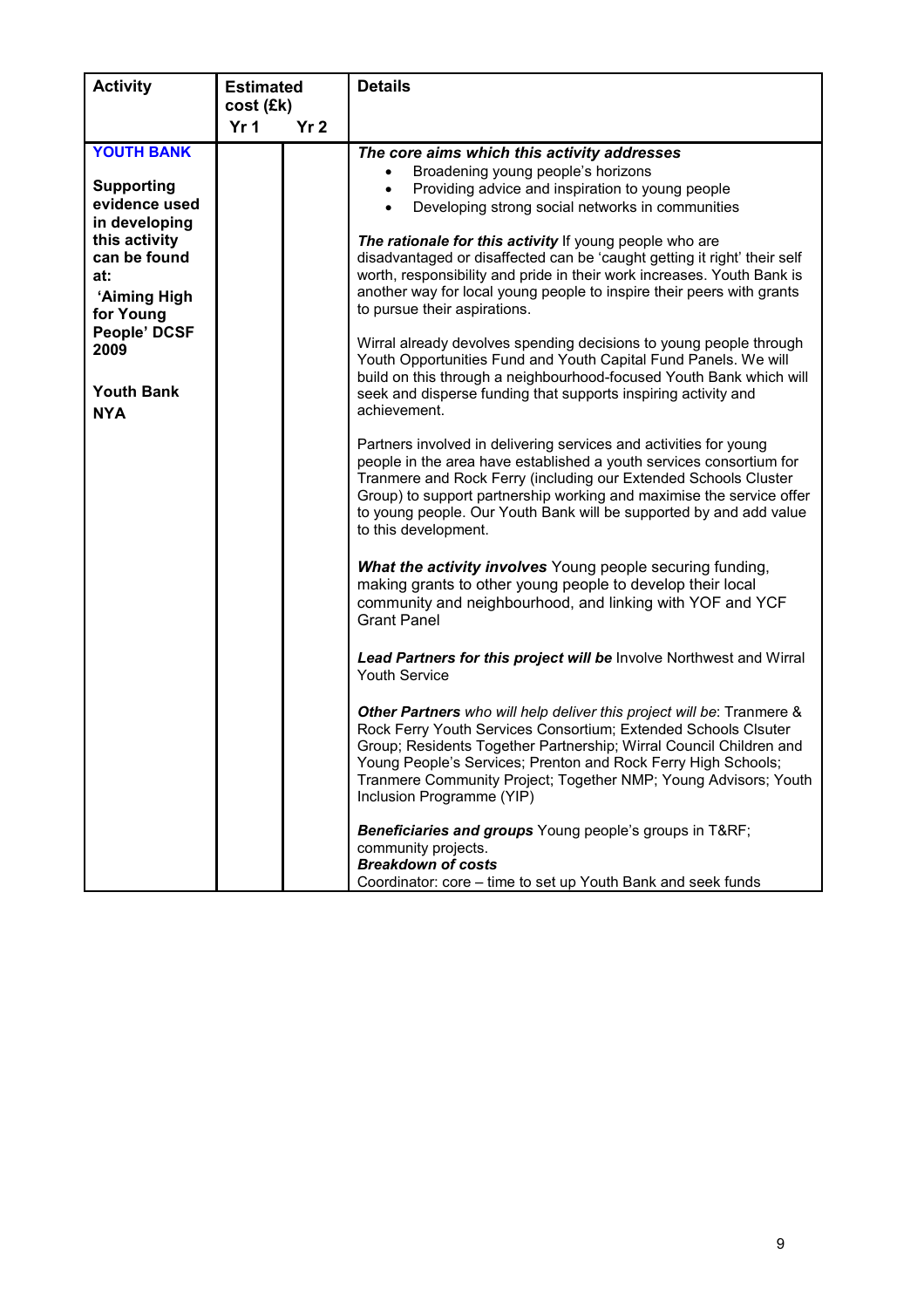| <b>Activity</b>                                                                                                                                   | <b>Estimated</b><br>cost (£k)<br>Yr <sub>1</sub><br>Yr <sub>2</sub> |        | <b>Details</b>                                                                                                                                                                                                                                                                                                                                                                                                  |
|---------------------------------------------------------------------------------------------------------------------------------------------------|---------------------------------------------------------------------|--------|-----------------------------------------------------------------------------------------------------------------------------------------------------------------------------------------------------------------------------------------------------------------------------------------------------------------------------------------------------------------------------------------------------------------|
| <b>TEACHERS'</b><br><b>DREAMS FOR</b><br><b>THEIR PUPILS</b>                                                                                      |                                                                     |        | The core aims which this activity addresses<br>Providing advice and inspiration to young people<br>$\bullet$<br>Raising parents' own aspirations and self confidence<br>$\bullet$<br>Broadening young people's horizons<br>$\bullet$                                                                                                                                                                            |
| <b>Supporting</b><br>evidence used<br>in developing<br>this activity<br>can be found<br>at:<br>'Deprivation<br>and Education'<br><b>DCSF 2009</b> |                                                                     |        | The rationale for this activity Providing support to teachers in<br>their uphill struggle to raise low aspirations and attainment with<br>their underperforming students, developing value in the work and<br>the interventions which they are employing, sharing their<br>knowledge and skills, and raising the profile in education and<br>schools of this more integrated approach to inspiring communities. |
| 'The Extra Mile'                                                                                                                                  |                                                                     |        | What the activity involves<br>Incorporates professional development groups into the programme                                                                                                                                                                                                                                                                                                                   |
| <b>DCSF 2008</b><br><b>OFSTED</b><br><b>REPORTS FOR</b>                                                                                           |                                                                     |        | and adds teacher understanding and feedback into ongoing<br>programme development and refinement.<br>Development groups with teachers in the partner schools, with a<br>young mentee each                                                                                                                                                                                                                       |
| <b>PHS &amp; RFHS</b>                                                                                                                             |                                                                     |        | Lead Partners for this project will be : Local teacher-trainer/group<br>facilitator and ICP Programme Manager.                                                                                                                                                                                                                                                                                                  |
|                                                                                                                                                   |                                                                     |        | Other Partners who will help deliver this project will be: Prenton High<br>School; Rock Ferry High School; Together NMP; Residents Together<br>Partnership; Wirral Council Children and Young People's Services;<br>Young Advisors; Wirral Metropolitan College; Youth Support Service;<br>Youth Inclusion Programme (YIP)                                                                                      |
|                                                                                                                                                   | £3,000                                                              | £3,000 | <b>Beneficiaries and groups</b><br>60 teachers, 60 targeted pupils, Prenton High School and Rock Ferry<br>High School school learning cultures                                                                                                                                                                                                                                                                  |
|                                                                                                                                                   |                                                                     |        | Breakdown of costs per annum<br>Facilitator (Partner or Coordinator): core<br>Expenses/child care for participating teachers £3,000<br>Report: core                                                                                                                                                                                                                                                             |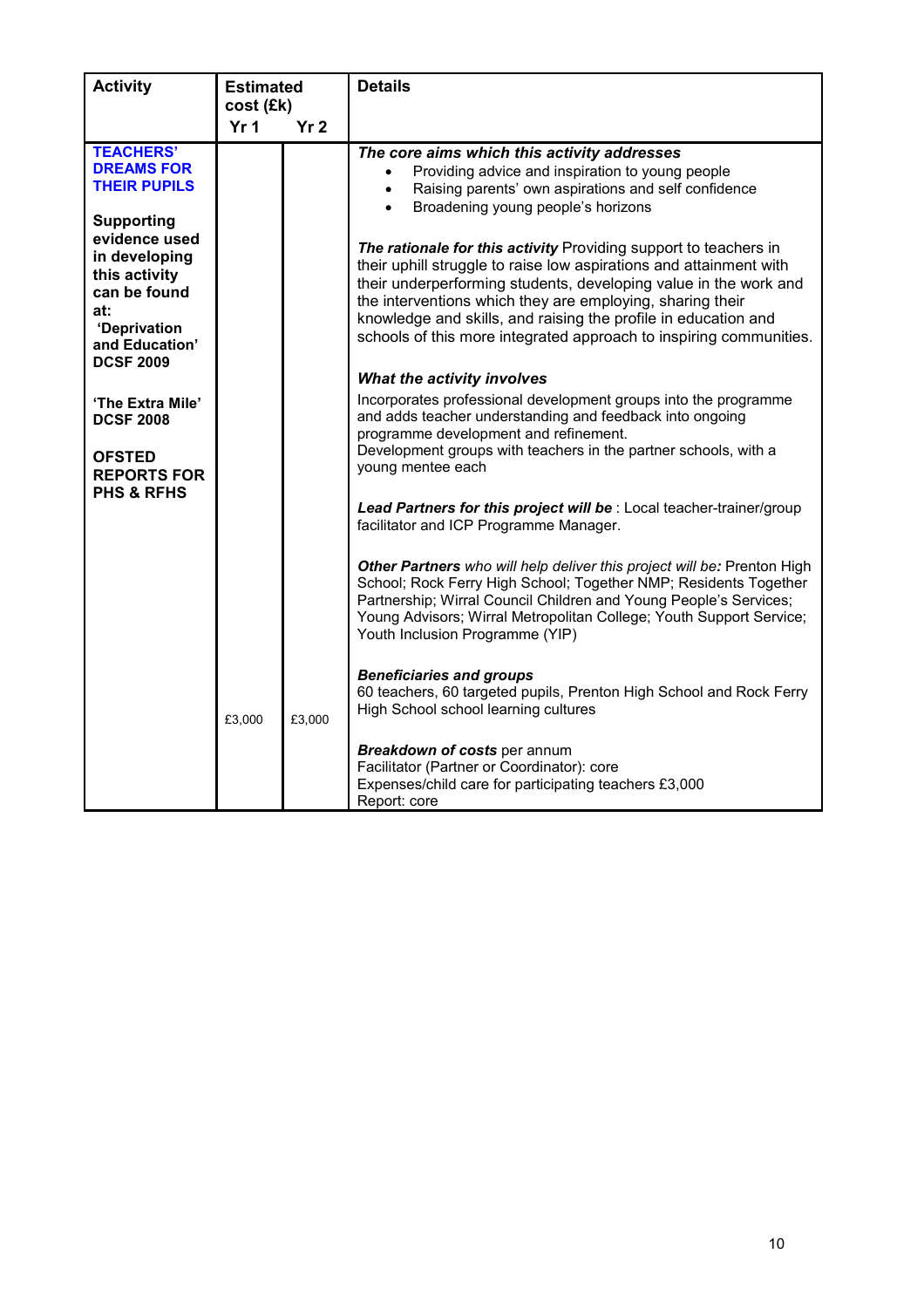| <b>Activity</b>                                                                                                                                                   | <b>Estimated</b> |                 | <b>Details</b>                                                                                                                                                                                                                                                                                                                                                                                                                                                                                                                                                                                                                                                                                                                                                                                                                                                                                                                                                                                                                                                                                                                                                                                                                       |
|-------------------------------------------------------------------------------------------------------------------------------------------------------------------|------------------|-----------------|--------------------------------------------------------------------------------------------------------------------------------------------------------------------------------------------------------------------------------------------------------------------------------------------------------------------------------------------------------------------------------------------------------------------------------------------------------------------------------------------------------------------------------------------------------------------------------------------------------------------------------------------------------------------------------------------------------------------------------------------------------------------------------------------------------------------------------------------------------------------------------------------------------------------------------------------------------------------------------------------------------------------------------------------------------------------------------------------------------------------------------------------------------------------------------------------------------------------------------------|
|                                                                                                                                                                   | cost (£k)        |                 |                                                                                                                                                                                                                                                                                                                                                                                                                                                                                                                                                                                                                                                                                                                                                                                                                                                                                                                                                                                                                                                                                                                                                                                                                                      |
|                                                                                                                                                                   | Yr <sub>1</sub>  | Yr <sub>2</sub> |                                                                                                                                                                                                                                                                                                                                                                                                                                                                                                                                                                                                                                                                                                                                                                                                                                                                                                                                                                                                                                                                                                                                                                                                                                      |
| <b>INSPIRING</b><br><b>TECHNOLOGY</b><br><b>Supporting</b><br>evidence used<br>in developing<br>this activity<br>can be found<br>at:<br>'Aiming High<br>for Young |                  |                 | The core aims which this activity addresses<br>Broadening young people's horizons<br>$\bullet$<br>Providing advice and inspiration to young people<br>$\bullet$<br>Raising parents' own aspirations and self-confidence<br>$\bullet$<br>Developing strong social networks in communities<br>$\bullet$<br>The rationale for this activity<br>IT, media and communications, You Tube, webmastering, Bebo,<br>MySpace, Twitter, and Facebook encapsulate and are vehicles for<br>young people's energy, relationships and enthusiasms. This activity,<br>adding further variety to our options, will bring 32 socially excluded                                                                                                                                                                                                                                                                                                                                                                                                                                                                                                                                                                                                         |
| People' DCSF<br>2009<br><b>Digital</b><br><b>Inclusion</b><br><b>Strategy</b><br>(Cabinet Office<br>2009)                                                         |                  |                 | young people into mainstream education practice, recognising their<br>skills and raising their aspirations, enabling them to develop<br>presentation skills and the confidence to use them, and 'market<br>testing' options for junior IT (community) enterprise(s).<br>Prenton and Rock Ferry High Schools support young enterprise, and<br>enter teams in inter-school competition.<br>Together NMP is to pass publication of its community newspaper to<br>Wirral TV to develop a resident-led publishing service.                                                                                                                                                                                                                                                                                                                                                                                                                                                                                                                                                                                                                                                                                                                |
|                                                                                                                                                                   |                  |                 | What the activity involves<br>Film making, communications techniques, IT publishing, broadcasting<br>through social networking sites - Bebo, MySpace, Twitter, You Tube,<br>Facebook, video blog, regeneration, presentation skills, texting<br>networks, music, dance - accessing and using local youth culture.<br>Showreels. Projected images onto large municipal buildings.<br>Qualifications. References for employers. Visits to TV production eg<br>'Doctors', 'Emmerdale'<br>Publication of print-media and web-based community news.<br>Develop young entrepreneurs and championing young IT 'geeks'<br>IT and PC support and ICT literacy training (for adults)<br>Lead Partners for this project will be Wirral TV, Merseyside Digital<br>Development Agency, and business and ICT departments.<br>Other Partners who will help deliver this project will be: Seven<br>Waves Radio; Prenton and Rock Ferry High Schools; Birkenhead<br>Sixth Form College, Merseyside Learning & Skills Partnership,<br>Tranmere Community Project; Involve Northwest; Together NMP;<br>Wirral Council Regeneration Department; Young Advisors; Wirral<br>Metropolitan College; Youth Inclusion Programme (YIP); Computers<br>in Schools |
|                                                                                                                                                                   |                  |                 | <b>Beneficiaries and groups</b><br>Two groups of 8, 11-14 year olds, in Years 1 and 2, 32 young people<br>altogether, from Prenton and Rock Ferry High Schools.<br>Young people's families<br>Improved attendance levels of siblings at school.<br>New Peer groups.<br>School websites.<br>Community and neighbourhood groups who view the public<br>showreels.<br>Adult learners.<br><b>Breakdown of costs per annum</b><br>Wirral TV £10,000 (£20,000 year 2)                                                                                                                                                                                                                                                                                                                                                                                                                                                                                                                                                                                                                                                                                                                                                                      |
|                                                                                                                                                                   | £16,000          | £26,000         | Equipment costs eg hand held cameras £1,000<br>Travel £3,000<br>Meals (essential ingredient) £3,000<br>Co-ordinator's time: core                                                                                                                                                                                                                                                                                                                                                                                                                                                                                                                                                                                                                                                                                                                                                                                                                                                                                                                                                                                                                                                                                                     |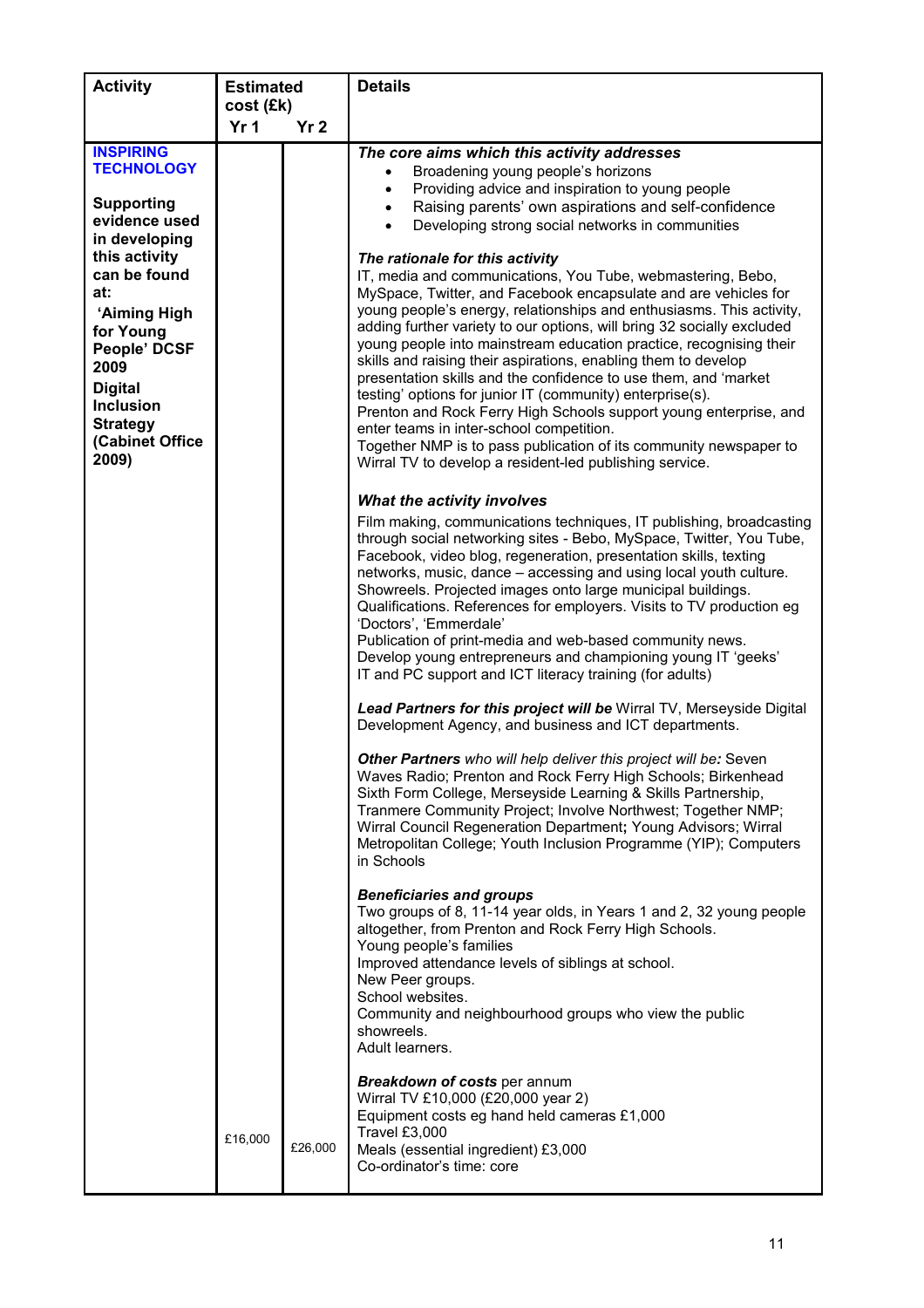| <b>Activity</b>                                                                             | <b>Estimated</b><br>cost (£k) |                 | <b>Details</b>                                                                                                                                                                                                                                                                                                                                                                              |
|---------------------------------------------------------------------------------------------|-------------------------------|-----------------|---------------------------------------------------------------------------------------------------------------------------------------------------------------------------------------------------------------------------------------------------------------------------------------------------------------------------------------------------------------------------------------------|
|                                                                                             | Yr <sub>1</sub>               | Yr <sub>2</sub> |                                                                                                                                                                                                                                                                                                                                                                                             |
| <b>COMMON</b><br><b>ASSESSMENT</b><br><b>FRAMEWORK</b>                                      |                               |                 | The core aims which this activity addresses<br>Broadening young people's horizons<br>Provide advice and inspiration to young people<br>$\bullet$                                                                                                                                                                                                                                            |
| (CAF)<br><b>TARGETED</b><br><b>SUPPORT</b>                                                  |                               |                 | Raising parents own aspirations and self confidence                                                                                                                                                                                                                                                                                                                                         |
| <b>Supporting</b><br>evidence used<br>in developing<br>this activity<br>can be found<br>at: |                               |                 | The rationale for this activity<br>Co-ordination of partners and their interventions for the most at risk<br>young people.<br>Integrating front line support, particularly in universal services, with<br>parents, carers, and local environmental issues.<br>Tranmere & Rock Ferry is a pilot area for the national Remodelling<br>Social Work programme.                                  |
| <b>Children Act</b><br>2004<br><b>Every Child</b>                                           |                               |                 | What the activity involves<br>The CAF process provides an opportunity, for young people who<br>have multi-agency involvement, to explicitly address their<br>aspirations and to include specific actions in each CAF action<br>plan.                                                                                                                                                        |
| <b>Matters (DCSF)</b>                                                                       |                               |                 |                                                                                                                                                                                                                                                                                                                                                                                             |
| <b>Youth Matters</b><br>(DCSF)                                                              |                               |                 | <b>Lead Partners for this work will be: Wirral Council Children and</b><br>Young People's Department Area Team Leader (Tranmere and Rock<br>Ferry); Remodelling Social Work project Co-ordinator.                                                                                                                                                                                           |
| <b>CWDC</b><br>Integrated<br>Children's<br><b>Services</b>                                  |                               |                 | Other Partners who will help deliver this project will be: Members of<br>the co-located Area Team and those with the responsibility of<br>Lead Professional (Children and Young People's Partnership);<br>Wirral Council Children and Young People's Service; Wirral<br>Children and Young People's Strategic Partnership;<br>Parents/Carers and Young People.                              |
|                                                                                             |                               |                 | <b>Beneficiaries</b>                                                                                                                                                                                                                                                                                                                                                                        |
|                                                                                             |                               |                 | Young people subject to a CAF assessment and Team Around<br>the Child meetings. It is estimated that 60 young people aged 11-<br>14 will be subject to CAF in the designated area of the project.<br>This model will be used in CAF and Lead Professional training<br>sessions by the Area Team Leader and rolled out to other ATL<br>colleagues for their training sessions across Wirral. |
|                                                                                             | £1,000                        | £1,000          | <b>Breakdown of costs</b><br>Lead and other professionals' time will be met from core funding.<br>£1000 for leaflets promoting aspirations for use with individual<br>families and for training sessions.                                                                                                                                                                                   |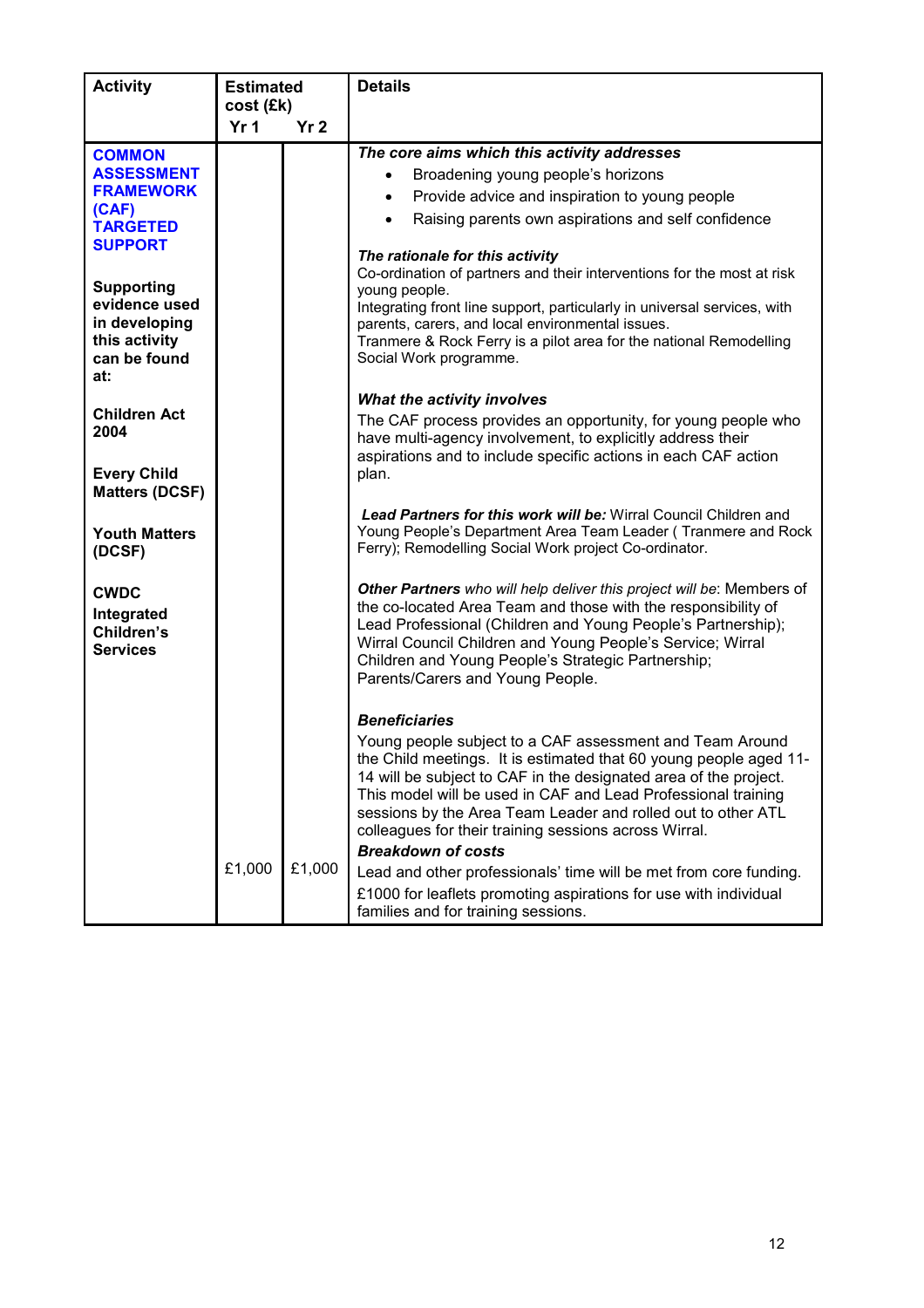| <b>Activity</b>                                                                                                                               | <b>Estimated</b>             |                 | <b>Details</b>                                                                                                                                                                                                                                                                                                                                                                                                                                                                                                                                              |
|-----------------------------------------------------------------------------------------------------------------------------------------------|------------------------------|-----------------|-------------------------------------------------------------------------------------------------------------------------------------------------------------------------------------------------------------------------------------------------------------------------------------------------------------------------------------------------------------------------------------------------------------------------------------------------------------------------------------------------------------------------------------------------------------|
|                                                                                                                                               | cost (£k)<br>Yr <sub>1</sub> |                 |                                                                                                                                                                                                                                                                                                                                                                                                                                                                                                                                                             |
|                                                                                                                                               |                              | Yr <sub>2</sub> |                                                                                                                                                                                                                                                                                                                                                                                                                                                                                                                                                             |
| <b>Sport, Art and</b><br><b>Youth Culture</b><br>and Events                                                                                   |                              |                 | The core aims which this activity addresses<br>Broadening young people's horizons<br>$\bullet$<br>Providing advice and inspiration to young people<br>$\bullet$<br>Developing strong social networks in communities<br>$\bullet$                                                                                                                                                                                                                                                                                                                            |
| <b>Supporting</b><br>evidence used<br>in developing<br>this activity<br>can be found<br>at:<br>'Meaningful<br>Interaction'<br><b>CLG 2008</b> |                              |                 | Raising parents' own aspirations and self-confidence<br>$\bullet$<br>The rationale for this activity<br>Young people enjoy and respond to sports, arts and 'street<br>culture'. Like other members of the community they take pride in<br>achievement and have a stronger sense of personal worth when<br>their achievements are shared and recognised.<br>Rock Ferry High School has specialist Arts College status. We<br>want to take this expertise out into the community and encourage<br>the community into the school, and into Prenton High School |
| 'Local Links'<br><b>Rowntree</b><br>2008                                                                                                      |                              |                 | which also has a rich tradition in this area. This will allow us to<br>showcase the creativity and achievement of young people in a<br>community context culminating in a new annual community culture<br>and arts festival led by schools and young people.                                                                                                                                                                                                                                                                                                |
|                                                                                                                                               |                              |                 | Despite these strengths we also recognise that public<br>performance is the last thing our most vulnerable young people<br>have on their mind. These young people have difficulty forming<br>relationships in school settings. Their challenging behaviour<br>minimises their chances of being inspired or motivated by<br>teaching staff. Yet in community settings they are able to relax,<br>build social networks and become inspired by staff who are good<br>role models.                                                                             |
|                                                                                                                                               |                              |                 | What the activity involves<br>A community arts and culture programme including street theatre,<br>community drama, arts and other cultural activities. Crafts. Visits<br>to places of local cultural interest. Theatre trips to Liverpool,<br>Manchester and London.<br>Outdoor adventures - climbing, scrambling, gorge walking,<br>coasteering, caving, abseiling, white water rafting, sailing,<br>windsurfing, canoeing and teambuilding activities such as raft<br>building.                                                                           |
|                                                                                                                                               |                              |                 | Lead Partners for this project will be Rock Ferry High School and<br>Prenton High School; Tranmere Community Project; the Jam<br>Factory (community theatre group), Wirral Council Children and<br>Young People's Service;.                                                                                                                                                                                                                                                                                                                                 |
|                                                                                                                                               |                              |                 | Other Partners who will help deliver this project will be: Wirral Youth<br>and Play Service; Residents Together Partnership; Extended Schools<br><b>Cluster Group</b>                                                                                                                                                                                                                                                                                                                                                                                       |
|                                                                                                                                               | £12,007<br>(9)<br>months)    | £16,010         | <b>Beneficiaries and groups</b><br>(Universal programme) young people and their families<br>Targeted project: 40, 11-14 years olds, identified by the schools<br>and through our CAF programme, who have problems coping in<br>school or difficulties attending school, and looked after children.<br><b>Breakdown of costs</b><br>Full year costs: staff £8780, travel £1220, entrance<br>fees/tickets/equipment hire £5010, accommodation £1000.                                                                                                          |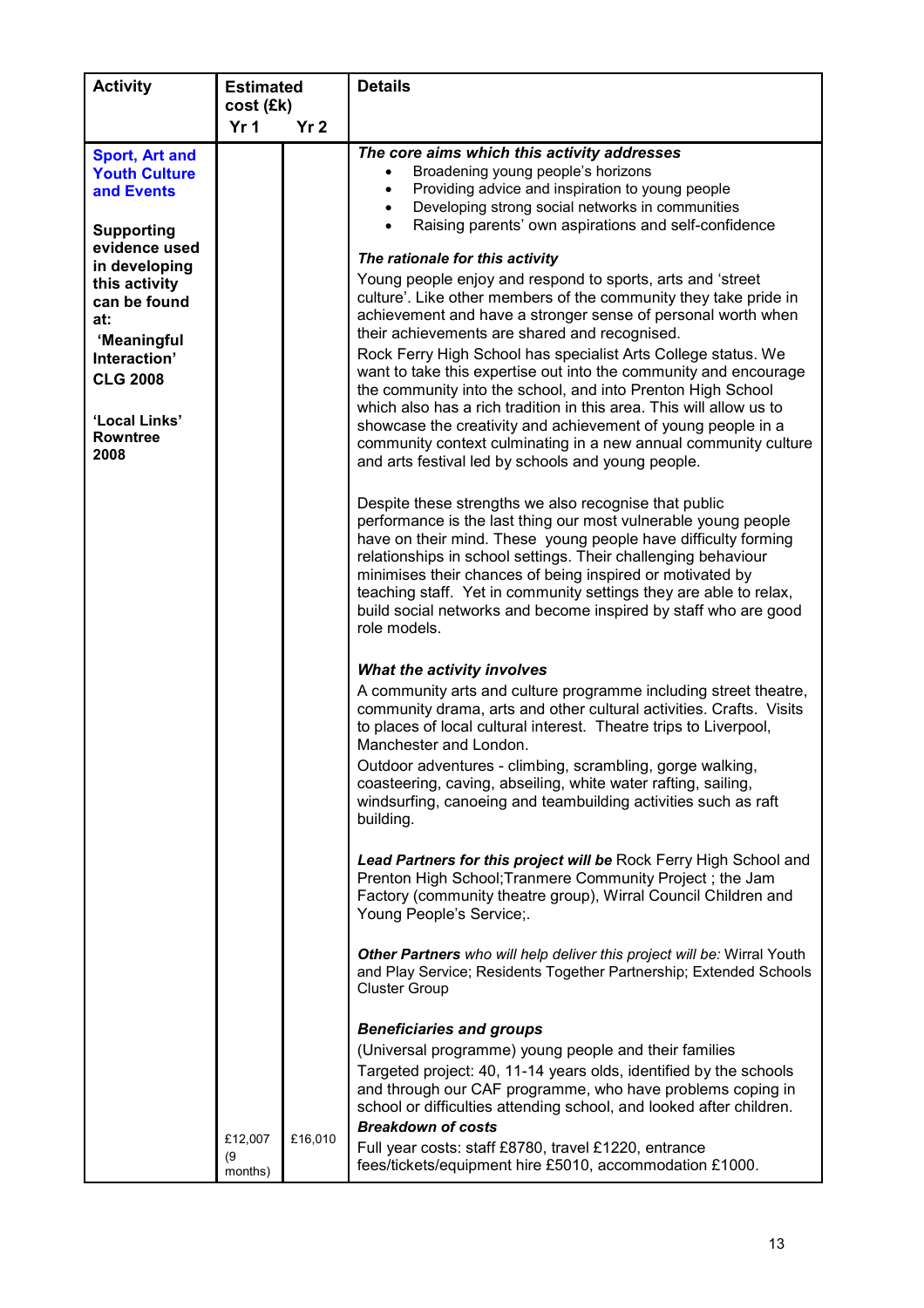| <b>COMMUNITY</b> |        |        | The core aims which this activity addresses                                                                                                |
|------------------|--------|--------|--------------------------------------------------------------------------------------------------------------------------------------------|
| <b>PLEDGE</b>    |        |        | Broadening young people's horizons                                                                                                         |
|                  |        |        | Providing advice and inspiration to young people<br>$\bullet$                                                                              |
|                  |        |        | Developing strong social networks in communities<br>$\bullet$                                                                              |
|                  |        |        | Raising parents' own aspirations and self-confidence<br>$\bullet$                                                                          |
|                  |        |        | The rationale for this activity                                                                                                            |
|                  |        |        | Young people will establish a contract/local charter with partner<br>agencies and the communities of Tranmere & Rock Ferry to              |
|                  |        |        | Provide alternatives for absentees from school, supporting<br>them in their aspirations for success both in T&RF and<br>away               |
|                  |        |        | Care better for Looked After, vulnerable, pregnant and at<br>$\overline{\phantom{a}}$<br>risk young people                                 |
|                  |        |        | Help them set up social enterprises and Community<br><b>Interest Companies</b>                                                             |
|                  |        |        | Win Awards for commitment, creativity and innovation<br>$\overline{\phantom{a}}$                                                           |
|                  |        |        | Signpost lost, unusual and overlooked talent to inspiring<br>opportunities in the arts, trades, business, media, sports<br>and professions |
|                  |        |        | Provide especially focused support to young people<br>$\blacksquare$<br>receiving free school meals                                        |
|                  |        |        | Lead Partners for this project will be; school councils in Prenton<br>Rock Ferry High Schools; Young Advisors                              |
|                  |        |        | Other Partners who will help deliver this project will be: ALL<br><b>PARTNERS</b>                                                          |
|                  |        |        | <b>Breakdown of costs</b>                                                                                                                  |
|                  | £1,600 | £7,600 | Food for young people's meetings to write and develop the<br>Charter £1,600                                                                |
|                  |        |        | Coordinator: core                                                                                                                          |
|                  |        |        | Production costs (Year 2) £6,000                                                                                                           |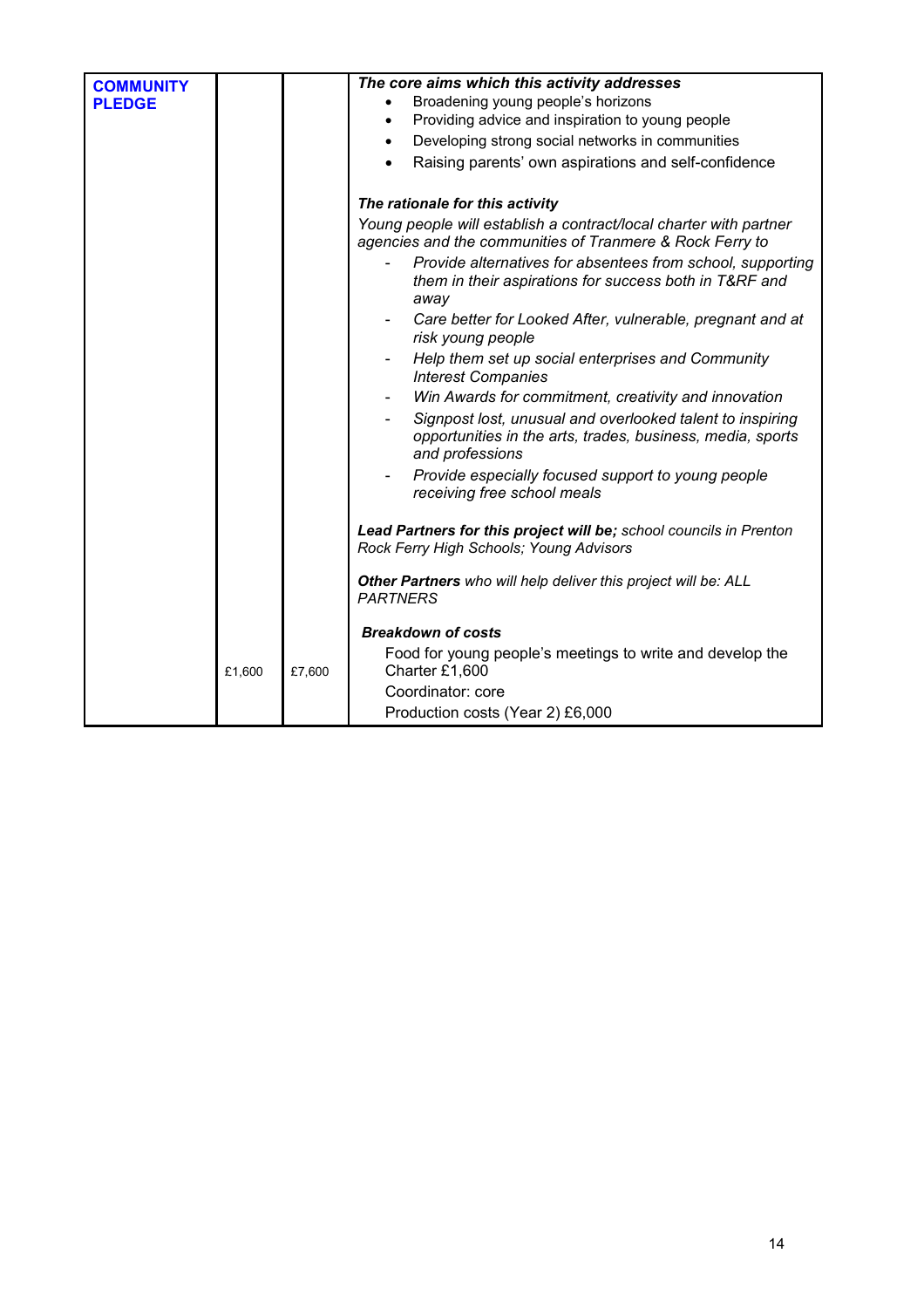| <b>COMMUNITY</b><br><b>TWINNING</b>                 |              |              | NB: See main information pack section 5.15<br>See 'Horizons Beyond', one of our communities' chosen activities                                                                                                                                                                                                                                                                                                                                                                                                                                                                                                                                         |
|-----------------------------------------------------|--------------|--------------|--------------------------------------------------------------------------------------------------------------------------------------------------------------------------------------------------------------------------------------------------------------------------------------------------------------------------------------------------------------------------------------------------------------------------------------------------------------------------------------------------------------------------------------------------------------------------------------------------------------------------------------------------------|
| <b>Co-ordination</b><br>costs in design<br>phase    | £20,910      |              | NB: This may total up to £50,000 and is the initial amount<br>released to successful partnerships to develop a final costed<br>programme of activities within three months of selection.<br>Includes staffing and wider logistical support. Please include a<br>breakdown of individual costs contributing to the total for co-<br>ordination.<br><b>Breakdown of costs (first 3 months)</b><br>Co-ordinator - £12,500 (3 months @ £50k pa)                                                                                                                                                                                                            |
|                                                     |              |              | Administrative support - £4,500 (3 months @ £18K pa)<br>On costs - £3,910 (3 months @ 23%)                                                                                                                                                                                                                                                                                                                                                                                                                                                                                                                                                             |
| <b>Co-ordination</b><br>costs after<br>design phase | £62,730      | £83,640      | NB: Total co-ordination costs (in and after design phase) may be<br>a maximum of 40% of the total cost in each year.<br>Includes staffing and wider logistical support. Please include a<br>breakdown of individual costs contributing to the total for co-<br>ordination.<br><b>Breakdown of costs</b><br>YEAR <sub>1</sub><br>Co-ordinator £37,500 (ie £50K pa, less £12.5K for first three months<br>management)<br>Administrator £13,500 (ie£18K pa, less £4.5K for first three months)<br>On costs £11,730 (ie 23%, less £3,910 for first three months)<br>YEAR <sub>2</sub><br>Co-ordinator £50,000<br>Administrator £18,000<br>On costs £15,640 |
| <b>TOTAL COST</b>                                   | £175,00<br>0 | £255,06<br>0 | <b>CLG/DCSF Grant</b>                                                                                                                                                                                                                                                                                                                                                                                                                                                                                                                                                                                                                                  |
|                                                     | £33,724      |              | From matched funding and local resources to support the<br>complete programme, created by the Partnership, of coordinated<br>local activities and national pilots                                                                                                                                                                                                                                                                                                                                                                                                                                                                                      |
|                                                     |              |              |                                                                                                                                                                                                                                                                                                                                                                                                                                                                                                                                                                                                                                                        |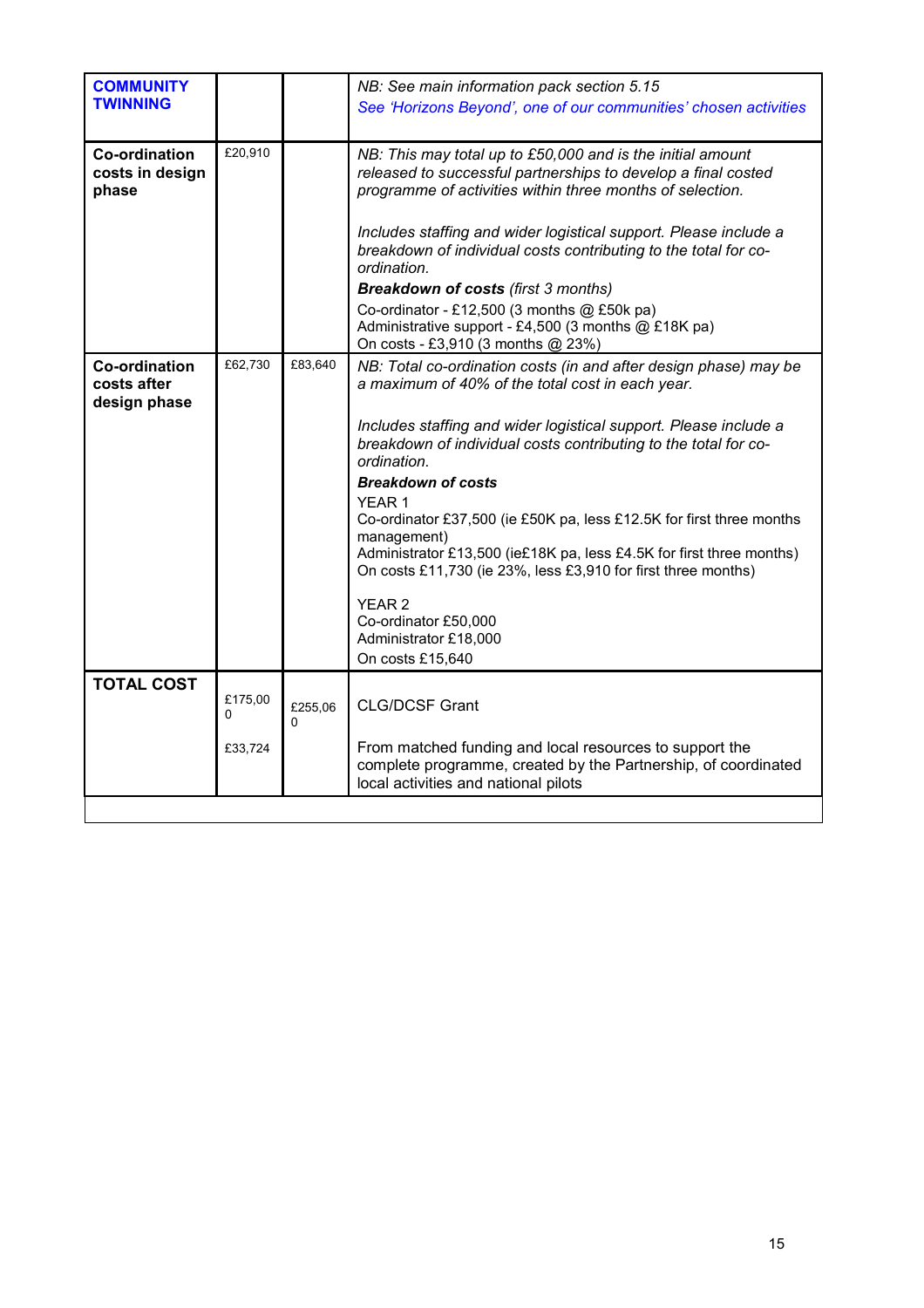2B: Provide initial proposals of the outcomes and intermediate outcomes that will be most relevant to your local programme (max 300 words)

See section 2 in the main information pack. For successful neighbourhoods this information will be passed to the organisation responsible for the programme's national evaluation to contribute to their development of an overarching outcomes framework.

Our first intermediate targets will be to involve:

- 668 Pupils
- 30 Other young people
- 64 Parents
- 85 Community reps, leaders and champions
- 40 Role models
- 62 Partners and initiatives

in the 11 integrated and overlapping activities which we have proposed to raise the aspirations in 11-14 year old pupils hindered by low expectations. Community and youth empowerment in developing social capital will sustain these interventions. The foundations have been laid by Residents Together, Young Advisors, Involve, the NMP, Prenton and Rock Ferry High Schools, and the Children and Young People's Services.

We will use creative and innovative projects to engage and involve, offering children and young people, and their families 'taster sessions' to get things started. This will link to formal and informal 'referral (including 'self referral) through peer, family, community and professional networks to timetabled activities. Teachers Notes and Assessments will monitor and report progress. There are eight Headteachers in our Partnership.

668 out of 946 pupils in total cohort, receiving free school meals, or absenting themselves from school will be chosen as a priority. Their peers will be engaged as supporters in these activities. We are offering unusual challenges which will raise their status in the eyes of their peers, and their own self belief and esteem.

Community engagement will be measured in the first instance by:

- Numbers recruited to the programme
- Numbers taking up the 11 activities proposed
- Numbers completing activities
- Budgets and assets coordinated, influenced or controlled by local people, especially young people
- Take up of universal inclusion activities already available (see 3A which follows)

Our Residents Together Partnership has developed a template for monitoring and evaluating public service delivery in the area. They are adapting this for Inspiring Communities.

## SECTION 3: PARTNERSHIP WORKING AND LINKS TO EXISTING ACTIVITIES / PRIORITIES

### 3A: List existing relevant local activities

Please list and provide a one-sentence description of any existing activities with young people, their families or the wider community, which have raising aspirations and attainment locally as an aim or notable indirect output. Do not include here any central government programmes or pilots.

Note: The level of existing local work will not affect scoring of your application, but will be considered by the assessment panel in ensuring a spread of neighbourhood circumstances and locations are chosen.

Existing partnership activities captured by our Inspiring Communities Programme are:

- Health Action Area initiative and community programme
- Year 7 music funding has enabled any incoming Year 7 who wishes it, to have voice or instrumental lessons
- Parks plan students have been involved in evaluating existing provision through local parks, proposing and implementing improvements eg. Planting Community Garden
- Active playgrounds students are trained as Play Leaders in indoor and outdoor activities to be enjoyed by their peers at lunchtimes, tackling isolation and bullying, and encouraging leadership and positive role models
- Computers in schools
- Digital Inclusion Project
- Tranmere & Rock Ferry Extended Schools
- Healthy Schools Initiative
- Social and Emotional Aspects for Learning (SEAL)
- Youth Hubs centres for quality 'youth offer' and outreach in each area
- ALAN Prenton High and Reach Out PHS has offered ALAN qualification to students in danger of permanent exclusion or displaying general disaffection and poor attendance
- Pupil Attitudes to School and Self (PASS)
- New third sector Community Anchor created through merger of Together NMP and Lairdside Communities Trust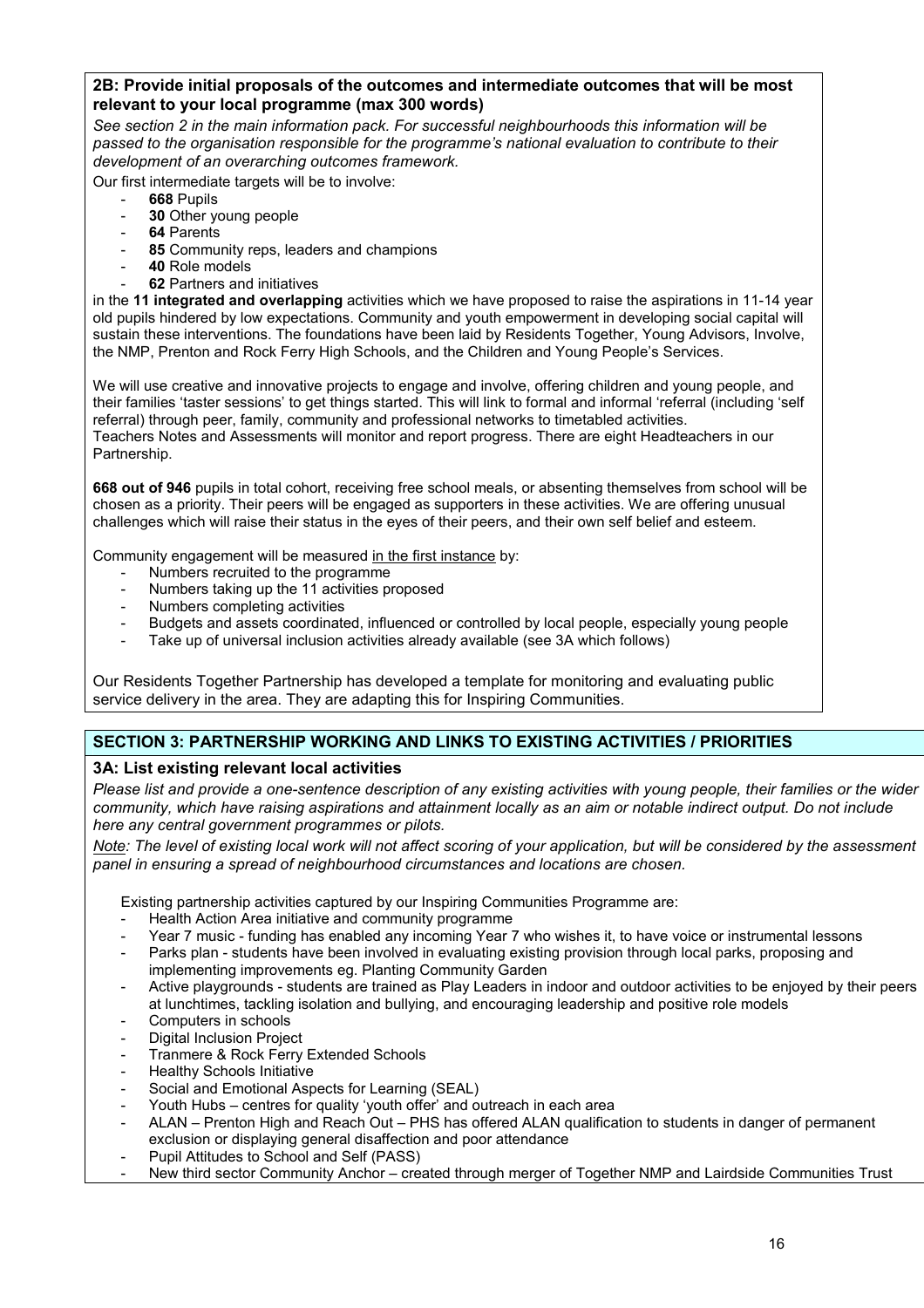(Oct 2009)

- Green Together Environmental Improvement Programme (Big Lottery Fund)
- LIDC Focus on Disadvantage adult education courses which have become increasingly popular
- Funkstar Dance; Stella Theatre group positive, creative, out of school provision for young people designed to build confidence and a sense of belonging and purpose
- Working Wirral Local Employment and Enterprise programme (incl. WNF)
- Neighbourhood Enterprise
- Tranmere and Rock Ferry Child and Family Support
- Bag a Bargain fruit and veg sold weekly at good prices for local produce to encourage healthy eating 5 a day
- Teenage Health and Sexual Awareness
- Neighbourhood Resource Centres in Tranmere and Rock Ferry provide a new focus for work with residents identifying barriers to improvements in health, education and employment. They develop residents' approaches to issues of poor health, education, skills, worklessness and family support
- Trampoline Club young users told us "For many of us using the club offers friendships, a place that encourages individualism"; "The club supports us emotionally, physically and mentally with the activities provided"; "We are given skills to enhance our social interaction with the community and often help out with fund-raising and running the club"; "We are a little community when we are at the club, looking out for one another".

Both of the partner secondary schools in this programme have at least 50 hard to reach parents of disaffected and absent pupils.

Traditional communications including invitations to discussions and meetings are not effective. Non-traditional approaches, based on 'what works for young people' themselves as well as intensive and persistent relationship building is required, as well as material support. Accessing mobile numbers, texts, extended family, friends, neighbours are all conduits used in postcodes CH41 and 42 to offer financial, mental, health, substance, crime, diversion and advocacy support. Initial avoidance of 'authority' positions is important to rebuild trust and hope. Negativity in contact encourages further resistance and isolation.

This programme joining up the activities above and creating new ways into previously intractable problems, delivered in partnership by front line professionals, community leaders, young people and local heroes, is supported by multi-agency cooperation, commitment and determination to break the cycles of deprivation in Tranmere and Rock Ferry.

### 3B: List existing relevant government pilots

Please list any government pilots operating within, or providing services to, your neighbourhood which have the raising of aspirations and attainment locally as an aim or notable indirect output.

Note: The presence of existing pilots will not affect scoring of your application, but will be considered by the assessment panel in ensuring a spread of neighbourhood circumstances and locations are chosen.

Wirral Youth Capital Fund and Youth Opportunities Fund

Targeted Youth Support

The National Challenge Programme

Wirral Enterprise Centres

Wirral Working 4 Health (Working Neighbourhoods Fund)

Reach Out (Working Neighbourhoods Fund)

Wirral Apprenticeship Scheme (Working Neighbourhoods Fund)

Housing Market Renewal

Neighbourhood Management Pathfinder

Remodelling Social Work

Youth Crime Action Plan (DCSF Youth Taskforce)

#### 3C: How will you engage these existing local activities and government pilots in your local programme?

Identify where new the Inspiring Communities programme is most likely to be supportive of existing work and if there are any areas where it may not be and how this will be managed (e.g. be clear if there are certain partners for whom involvement in the Inspiring Communities work would distract disproportionately other key objectives).

The activities chosen by the Tranmere and Rock Ferry Inspiring Communities Partnership are being carefully designed by local people and professionals, working together, to make the spark jump the gap between persistent and isolating disadvantage, fresh, inspiring opportunities, and the universal offers already provided by partners.

In preparing our submission we have taken care to involve and engage all stakeholders and believe we have captured the full range of existing local and government sponsored pilots open to us.

Each element is linked and has been mobilised and underpinned by the partnership and community engagement infrastructure established by Together NM Pathfinder over the past four years. Our programme enables the transfer of activities, ideas and understanding of 'what works' to be managed holistically, and will inform the way we introduce young people, gradually and when ready, into the opportunities provided by national pilots and mainstream programmes alike.

In developing our Inspiring Communities Programme we recognise the need to link in with, and add value to existing programmes and activities. We see this as 'Building Confidence and Making Attainment EISIA (easier) through work that will Engage, Inspire, Support, Improve; and Achieve.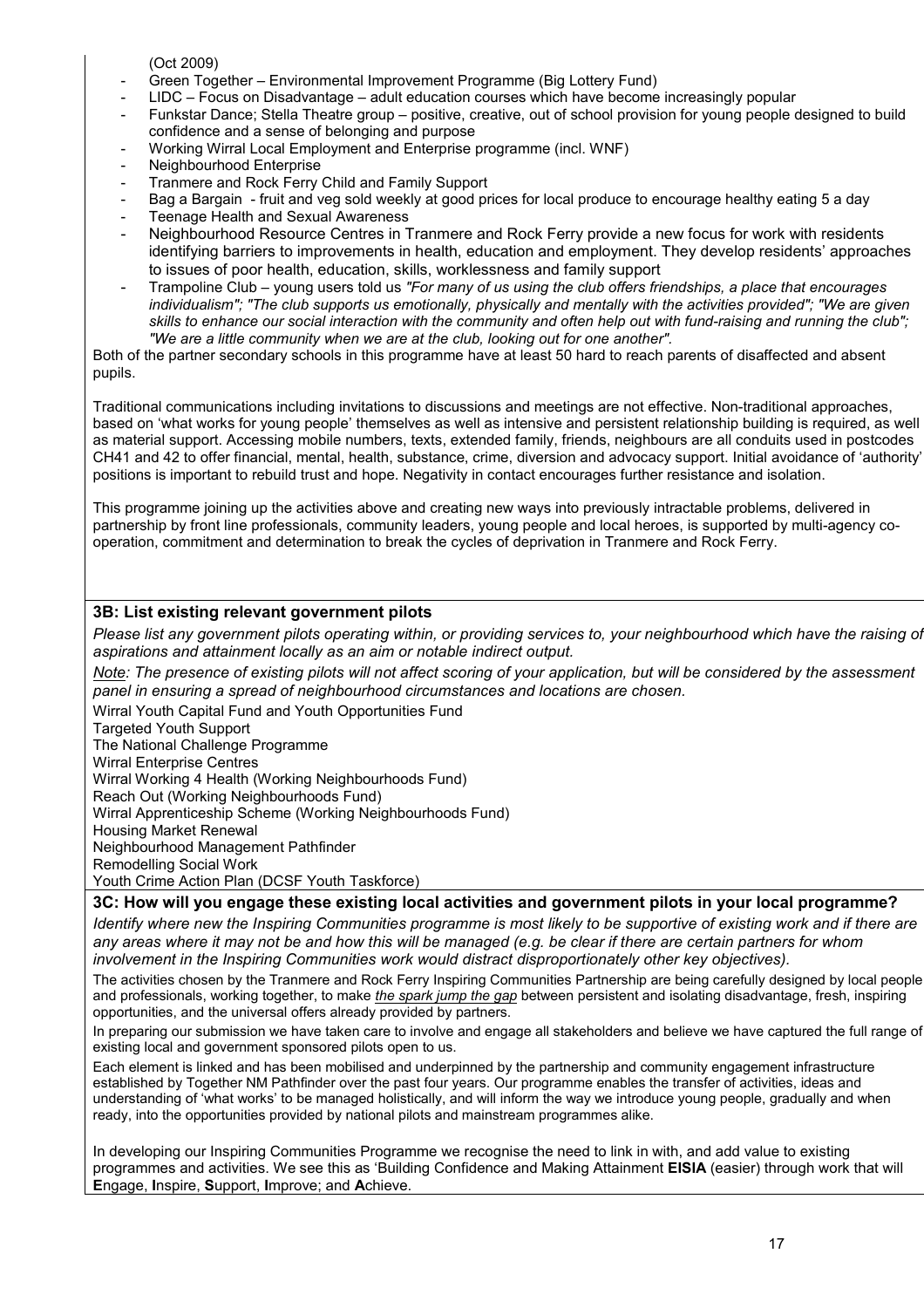Alongside this we are committed to, and have planned for 'Making Our Assets Work' (MAW) through:

- Schools that reflect and are (better) equipped to respond to the needs of our community
- Tapping into resources already in our community to extend the Extended Schools Offer
- Basing our approach on a formalised consortium approach of providers
- Putting residents and young people in particular at the centre of our approach
- Providing 'fun and learning' for the whole community
- Exploiting our ICP status to maximise leverage of resources into the area; and
- Offering a taster programme of innovative and creative ideas that enthuse, engage and inspire all ages.

#### 3D: Explain how a local Inspiring Communities programme would contribute to wider strategic priorities (max 300 words)

Refer to your area's Sustainable Communities Strategy, Local Area Agreement and Children and Young People's Plan. Where appropriate, you may also quote relevant needs analyses, strategic plans and priorities set at neighbourhood, local and regional level

Wirral Sustainable Communities Strategy encourages people to come up with proposals to improve the place where they live. Wirral Council invites proposals from local voluntary and community groups, residents and tenants associations and branches of national organisations to improve local delivery, social inclusion, community engagement, health & wellbeing.

Inspiring Communities is just such a proposal and will contribute to the Local Area Agreement's targets for:

- educational attainment,
- teenage conceptions,
- sexual and mental health.
- antisocial behaviour,
- looked after children.
- National Indicator 87 for secondary school persistent absence, and
- NI 110 young people's participation in positive activities.

The area's Children and Young People's Plan aspires to:

- enable families to feel that they have support from their local community in raising their children;
- ensure that agencies work closely together and in a coordinated manner;
- improve parents' skills in order to help them to give more educational support to their children;
- improve young people's attainments and raise their aspirations;
- celebrate and publicise the achievements of young people;
- all of which our Inspiring Communities Programme will deliver and affect.

### 3E: Outline the partnership model for your neighbourhood (max 300 words)

- Identify any existing neighbourhood partnership structures
- If proposing a new structure, explain why needed and how it relates to any existing partnerships
- If proposing to build upon an existing structure, confirm there will be capacity to provide leadership on Inspiring Communities (Note: Co-ordination funding is provided to support partnerships)

The Partnership for our Inspiring Communities Programme is being stimulated, co-ordinated and managed through the Together Neighbourhood Management Pathfinder.

Set up in 2004 'Together' is a Round 2 national pathfinder. Now funded through a mix of Area Based Grant and other revenue, Together inspires community engagement and manages a neighbourhood partnership that reflects strategic priorities in the Wirral.

Together's Partnership Board is co-chaired by the 'Campaign Leader' and a local resident, nominated to drive the Inspiring Communities Programme. It is supported by a Neighbourhood Management Team led by a Partnership Director. The community leaders and the team have a wealth of skills and expertise in service coordination, development and delivery. This will be enhanced through the appointment of an Inspiring Communities Programme Manager.

Together's Board is made up of senior representatives of statutory and non-statutory organisations, including Wirral Council, Wirral Primary Care Trust, Merseyside Police, Job Centre Plus, schools, colleges, housing providers, community organisations and residents. Residents have a majority. We also have a Participatory Budgeting Advisor.

CLG's 2007 evaluation assessed Together as having strong engagement from key agencies and outstanding levels of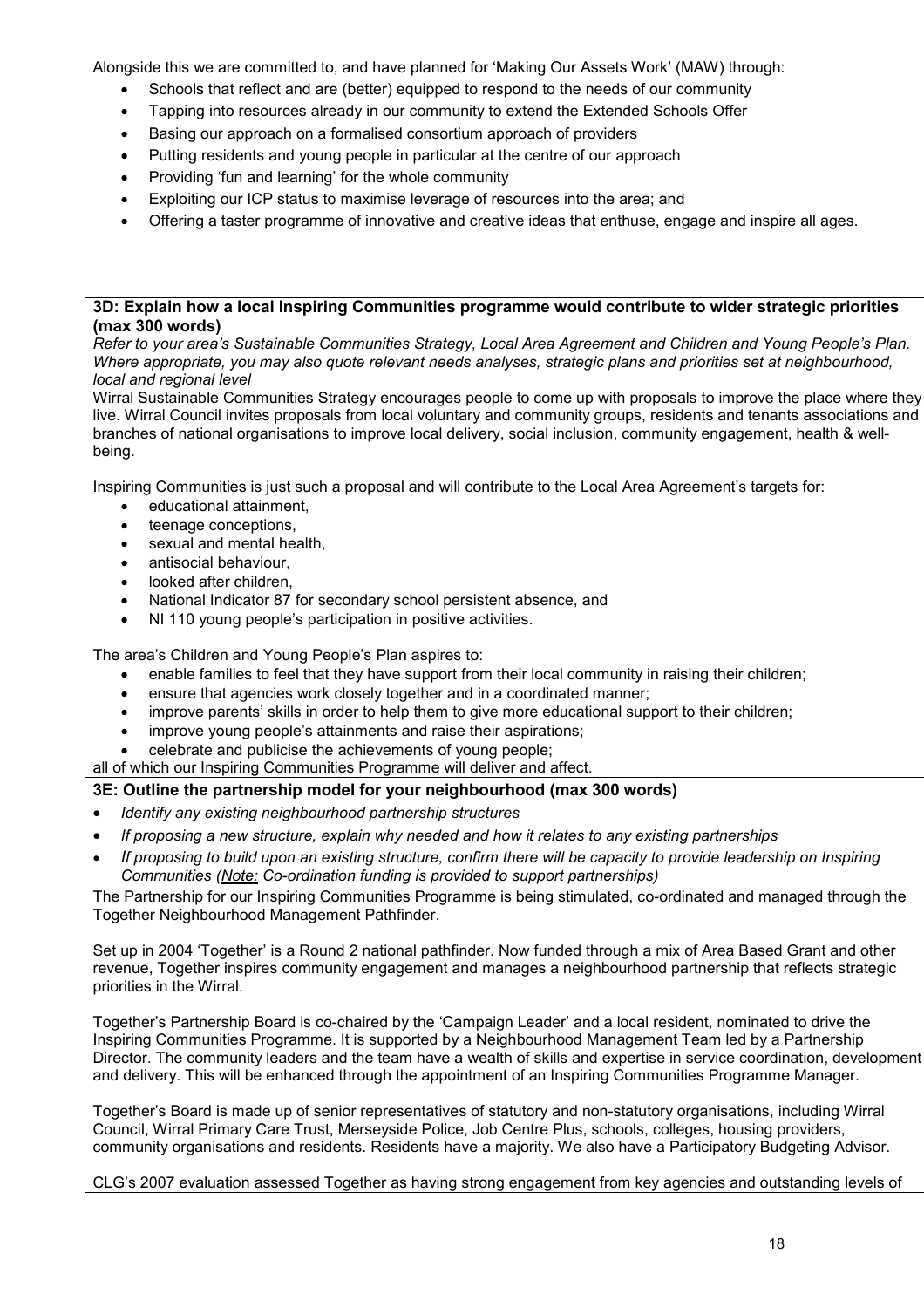resident involvement.

Together's Children & Young People's Plan has been nationally recognised as good practice and pinpoints low aspiration, poor attainment and low levels of adult qualification as long-standing barriers to inequality and deprivation. Inspiring Communities investment will be used to create a fresh impetus for joined up working to tackle these inequalities.

It is this experience which is driving our bid to step up to the next level in innovation and breakthrough and to be included among the Inspiring Communities pathfinders.

### $\boxtimes$  3F: Confirm vou have attached a signed statement of commitment from core members of the neighbourhood partnership

Partners should state their:

- willingness and capacity to jointly oversee design and delivery of a local campaign
- endorsement of the identified campaign leader and accountable organisation
- willingness to work with the programme's national evaluators, design & marketing and resource mapping support organisations, and to participate in the network of Inspiring Communities

• commitment to explore aligning local resources and programmes that contribute to raising aspirations and attainment Note: Digital signatures are acceptable. Where possible, statement should note endorsement from the upper-tier local authority's Local Strategic Partnership, or confirm that the LSP is being approached.

We, the undersigned, will jointly oversee the design and delivery of this Inspiring Communities programme for Tranmere and Rock Ferry.

We endorse the choice of campaign leader and the accountable organisation and

will work with the programme's national evaluators, design & marketing and resource mapping support organisations, and participate in the network of Inspiring Communities.

We are committed to aligning local resources and programmes that contribute to raising the aspirations and attainment of 11 to 14 year olds in Tranmere and Rock Ferry.

Steve Failes

Steve Foulkes Leader of the Council Wirral Metropolitan Borough Council

Peter Edmondson

Peter Edmondson Head of Branch: Participation and Inclusion Children and Young People's Department Wirral Metropolitan Borough Council

Phil Dane's

Cllr Philip Davies Councillor for Birkenhead and Tranmere Ward Wirral Metropolitan Borough Council

y Gain

Neil Collins **Director** Together Neighbourhood Management Pathfinder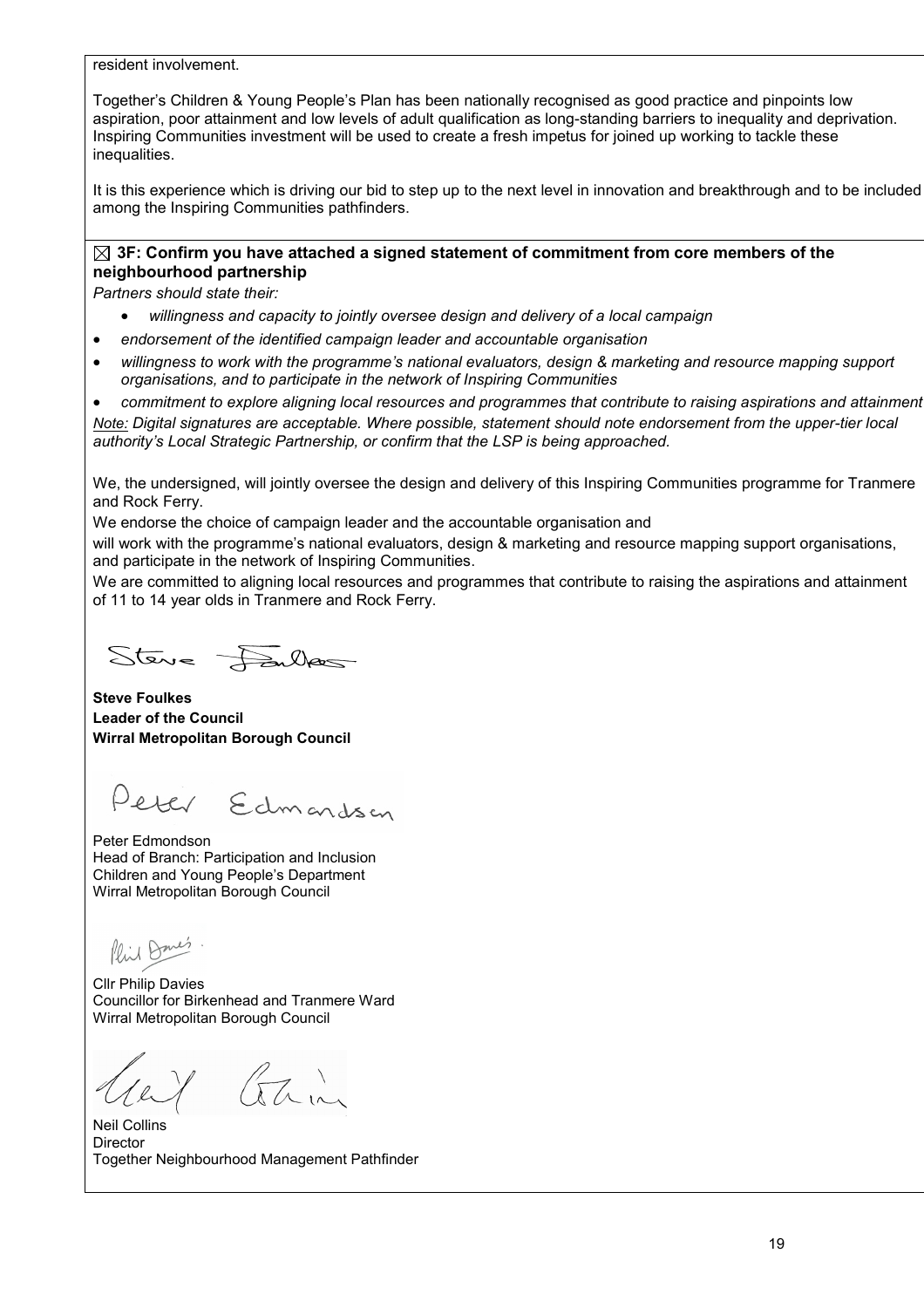David Rall.

David Ball Head of Housing and Regeneration Regeneration Department Wirral Metropolitan Borough Council

Mann Deputy Headteacher<br>Prenton High School

Chris Mann Deputy Head Teacher Prenton High School for Girls Wirral

 $7 - 5 - 11$ 

Peter Bennett Head Teacher Rock Ferry High School, Wirral

Mes IMofyneurs.

Justine Molyneux Chief Executive Involve Northwest

Mike Power Business Development Manager Wirral TV Wirral

 $\overline{\Delta}$ inee

Ros Free Principal Manager, Extended Services, Narrowing The Gap. Children and Young People's Department Wirral Metropolitan Borough Council

PC Garry Doolan On Behalf of Inspector Mick Blease Well Lane Police Station Merseyside Police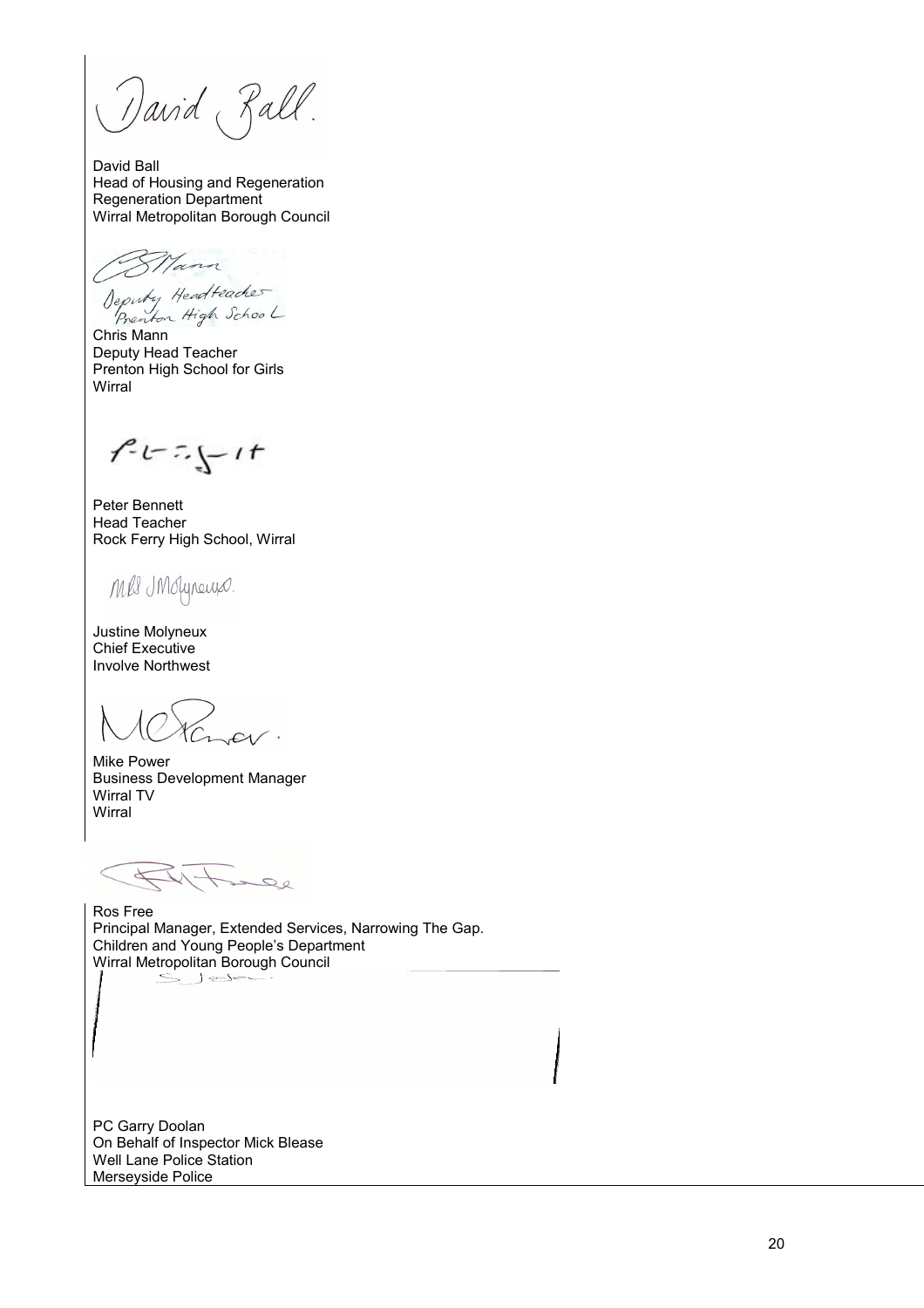Hazel Roberts Tranmere Resident and Joint Chair of Together Partnership Board Together Neighbourhood Management

3G: Outline initial ideas for ambitious joint-working arrangements between partners to join up services and resources through the Inspiring Communities campaign (max 500 words)

Include reference to the following themes and any existing progress in these areas and identify specific commitments wherever possible:

- opportunities for pooling/aligning of budgets between partners
- proposals of freedoms and flexibilities from government which could improve service delivery
- joint service planning e.g. joint needs assessments, joint business plans, joint commissioning, shared appointments, shared governance arrangements
- longer-term potential for co-location of services

Inspiring Communities will contribute to the investment in the creation of learning Academies through the current secondary school reorganisation. The Programme offers a unique opportunity to encourage and support children approaching secondary school age, and those already at secondary schools affected by the reorganisation, to take maximum advantage of the enhanced learning opportunities which both the existing schools offer and the new ones will. This work will be based on the local schools cluster and extend the Extended Schools Offer in the area.

Each activity which we are proposing will have a small, core partnership steering group of key schools, community organisations, and public service authorities supported by the Inspiring Communities co-ordinator.

Each group will have a contract agreed with the Partnership, enabling them to recommend:

- virement in budgets, staffing and resources from savings to services which have the flexibility to be pooled for further interventions,
- to partners the blocks and barriers to coordination and effectiveness which they need to remove,
- overlaps which should be linked, and duplication reduced where appropriate,
- co-ordinating public service commissions which deliver joined up, front line solutions.

Existing projects, for example ReachOut involving home visits and employment support, will also open doors for social inclusion.

Below is a map of just one of our partner's professional network which will contribute to our CAF proposal.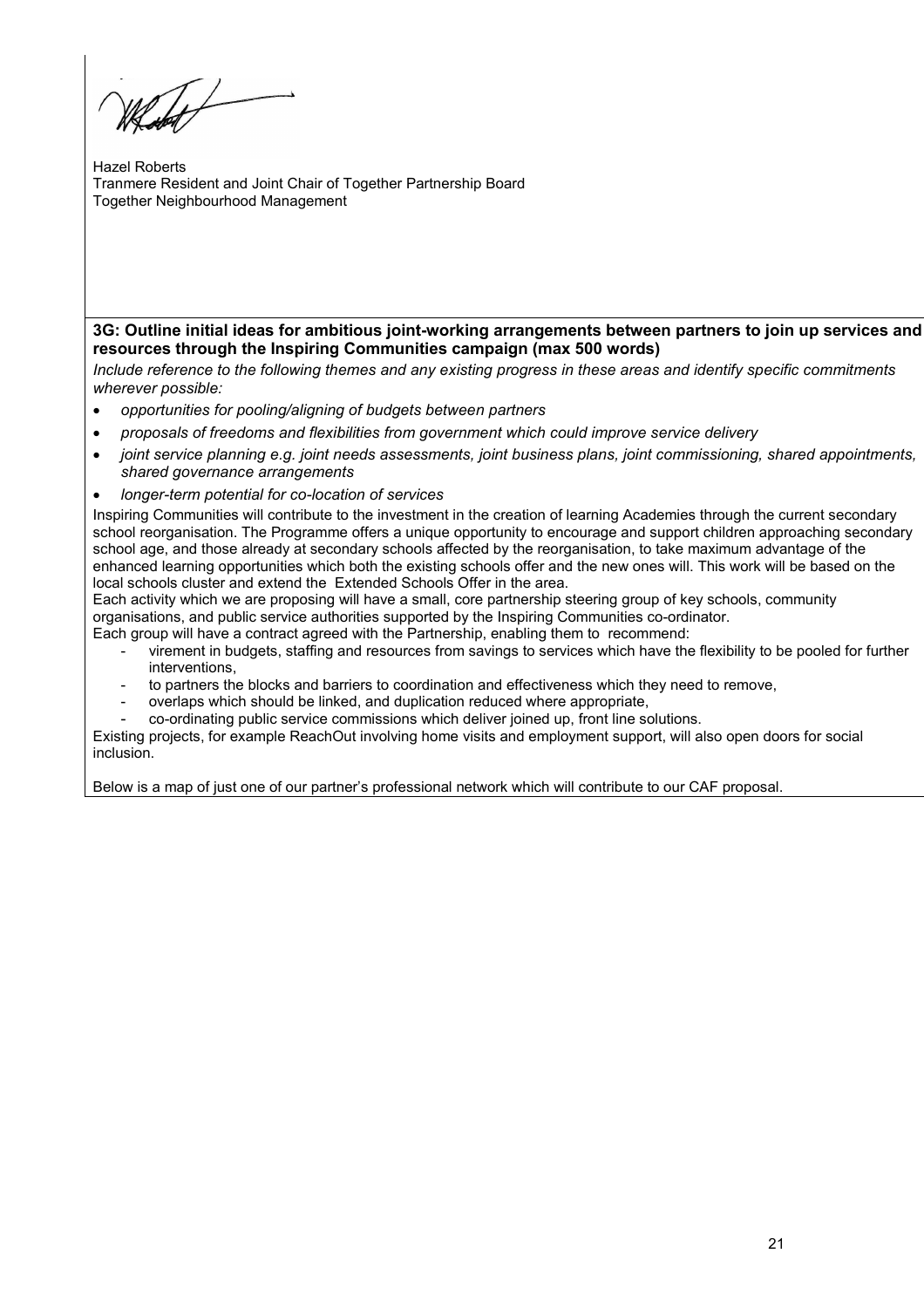

# SECTION 4: LOCAL LEADERSHIP AND COMMUNITY ENGAGEMENT

### 4A: Outline the community credentials and approach of campaign leader (max 400 words) Please include:

- brief background information on campaign leader
- how (s)he will be effective in bringing together local citizens and organisations to drive the campaign forward
- his/her profile in the local community
- his/her commitment to work across a range of social groups

Note: The campaign leader may choose to complete this section as a personal statement.

Hazel Roberts has been a longstanding volunteer for the Tranmere and Rock Ferry area and has been working in the community for over twenty years. Hazel started volunteering with the League of Hospital Friends in 1972 and was voted as the representative for the Tranmere community to bid for European money to regenerate the area, including Rock Ferry. In 1999 the United Communities Group was formed, with Hazel voted in as chair. She continued her local work and became a resident representative on the Board for the Together Neighbourhood Management pilot.

Since 2004 Hazel has been involved with Together NMP. She was vice chair of the Partnership Board until 2008 and is currently the co-chair of the Board and chair of the Residents Together Partnership. Hazel chairs the Health Thematic Group on behalf of the PCT in partnership with Together and sits on the Children and Young People's Theme and Neighbourhood Action Groups.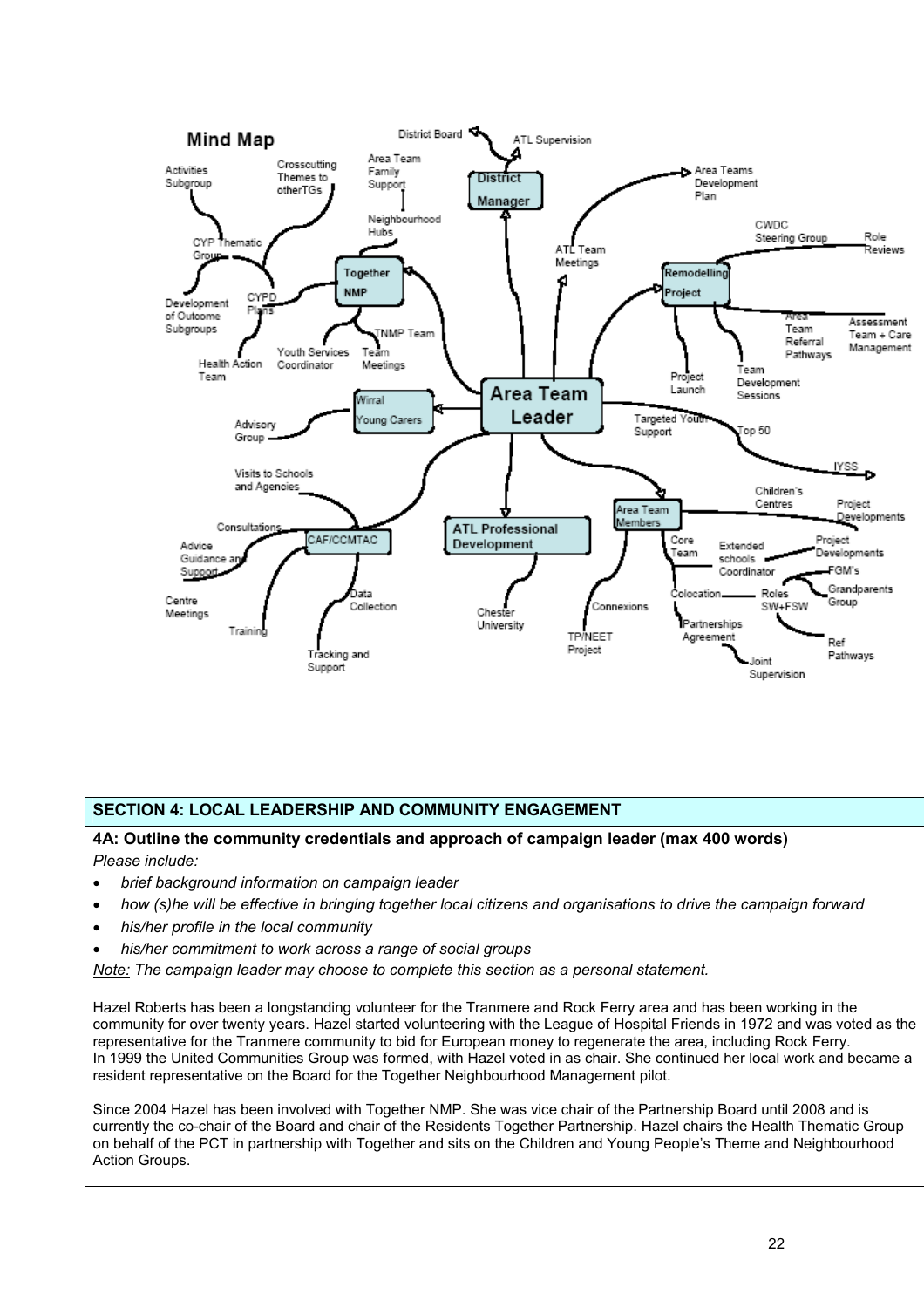Hazel is chair of the Tranmere Action Group, who have run a very successful Trampoline/Youth Club for the last five years and continues to do so, alongside ongoing commitment over more than 20 years as Secretary to the Trustees of the charity Wirral Heartbeat, and District Treasurer for the Birkenhead and Bebington St Vincent d Paul Society.

Hazel has also been awarded:

- Platinum Medallion for long service in Volunteering from Wirral Borough Council
- Gold Medallion for long service in Volunteering from Wirral Borough Council
- Wirral Volunteer of the Year 1997 Working in your own time award
- Bag a bargain healthy eating scheme volunteer Live Wirral Award
- Live Wirral Award Good Neighbour 2007

"My leadership of the Inspiring Communities programme will be enhanced by a Young Advisor working with me as campaign leader." Hazel Roberts.

# 4B: Outline how you will mobilise and involve the local community in the design and delivery of a local Inspiring Communities programme (max 600 words)

Please set out:

- details of initial consultation with local people (including young people) in preparing this application
- ongoing plans for engaging diverse local people (including young people) in the design of the campaign
- ongoing plans for engaging diverse local people (including young people) in the delivery of the campaign
- how you would ensure that the campaign is effectively communicated to local people (including young people)
- how you will build local capacity for civic engagement

Local people already direct and deliver the Together Neighbourhood Management Pathfinder alongside statutory public service partners and other stakeholders. Together's residents, young people, and partners are full members of our partnership and have helped drive this application. Our Young Advisors work with the local police, youth proofed and launched the Children and Young People's Plan. Nationally recognised levels of engagement and empowerment already achieved in T&RF (CLG 2007) provide strong foundations for the joined up working which Inspiring Communities proposes.

Prenton and Rock Ferry High Schools, Residents Together, Involve, Young Advisors and Together NMP have already made public and filled the gaps in local networking, inclusion, control of programmes and resources.

The activities proposed in this application seek unusual community and business entrepreneurs, talent outside the public service norm, jesters, artists, innovators, characters who excite and challenge conditioned behaviour and expectations. This programme, if it is to achieve quick wins, and make a lasting, sustainable difference, will inevitably question some traditional concepts of right and wrong in public service delivery, it will recognise and endorse some of the diverse cultures of Tranmere and Rock Ferry, lifting participants' hopes out of the morass of debt, over-burdened parenting and food poverty. Together has already demonstrated the neighbourhood's enthusiasm for this highly participative programme of renewal. Residents young and old want the children of T&RF to succeed. Residents and young people will be on each of the mini-boards which will steer each inspiring activity which we are proposing

A natural progression for the local adults and older young people involved in this programme will be to form and join further partnerships, become service advisors themselves and be elected to local boards and councils.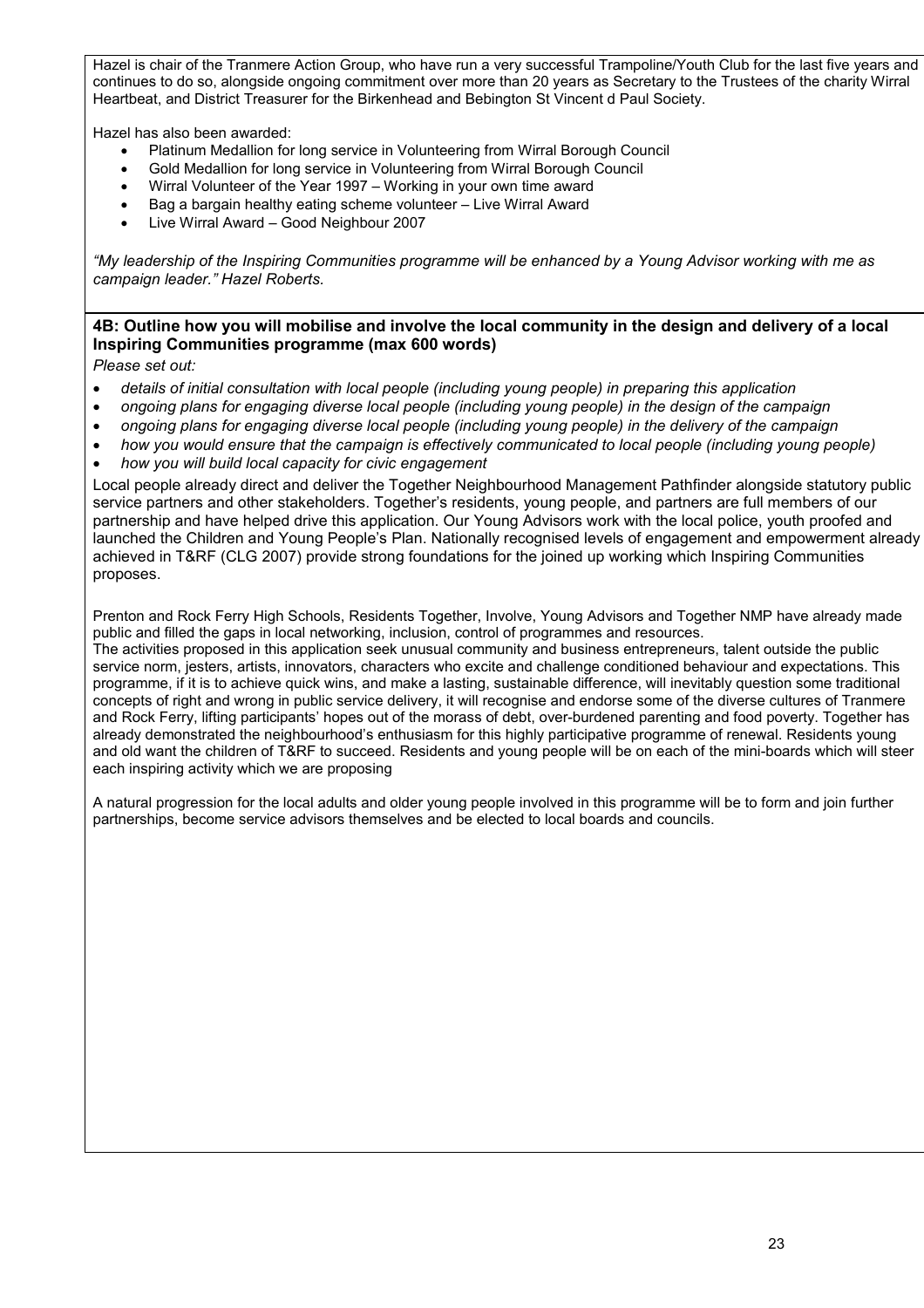## SECTION 5: SHARING INNOVATION AND LEARNING AND MAINSTREAMING WORK

### 5A: Outline plans to inspire other areas with your work on Inspiring Communities and to share points of learning (max 400 words)

In vour response please suggest how, in addition to working with the network of selected neighbourhoods, you will share innovation and learning both between organisations and between citizens.

We will run workshops for other communities and professionals, in our neighbourhood, and earn fees from these to maintain our programme. The workshops will be delivered by local residents and young people, trained as trainers. They will raise the profile of our area. We will send young ambassadors to conferences, seminars and meetings all over the region and the country as part of our Horizons beyond and Role Models activities. Our Inspiring technology activity will reach out to wider audiences in Merseyside.

The Council website, Wirral TV, The National Neighbourhood Management Network, The Tenant Services Authority, The Homes and Communities Agency Academy, CLG and the media will all hear regularly about our successes, inspired achievers, real life rags to riches stories for our children and young people, which endorse our status as a Beacon council for young empowerment. Together's quarterly community newspaper and web-based companion publication, produced by local residents through Wirral TV will offer local and national commentary.

# 5B: Outline plans for mainstreaming work after the funding period and how you will maintain momentum and support for activities to raise aspirations (max 400 words)

In your response please cover:

- where you predict there will be scope to continue activities after the current two year funding period and what actions will be taken to make this possible
- how will local progress be maintained and furthered
- how will you pursue and involve potential future funders and supporters early on

We plan that the costs and benefits matrix which we are developing will monitor and demonstrate the practical outcomes and advantages of joined up working on the front line in ways which local people desire and public services frequently aspire to, but are often blocked by over-centralised systems, a culture of counting which takes precedence over delivery, and the inevitable silo working which ensues. The energy which empowered local people bring to a programme like this is tenacious and demanding of results, as already evidenced in T&RF.

We will make Tranmere and Rock Ferry a good place to live, a seed bed of individuals and groups who go places and make waves in public life, sport, the media and invention. As happens in East Manchester and Lewisham, funders and supporters will want to be associated with the climate of change, stability, community ownership and pride which this programme of small activities spawns.

We will work on mainstreaming through the Extended Schools Programme, Youth Service Commissioning, Employment, Training and Enterprise support, Family Support, Alternative Curriculum in schools, Youth Forum and Youth Parliament, and intergenerational volunteering initiatives.

A brief consultation, conducted by young people in T&RF, follows in the form of a spidergram produced by Lee, Jenna and Jordan.

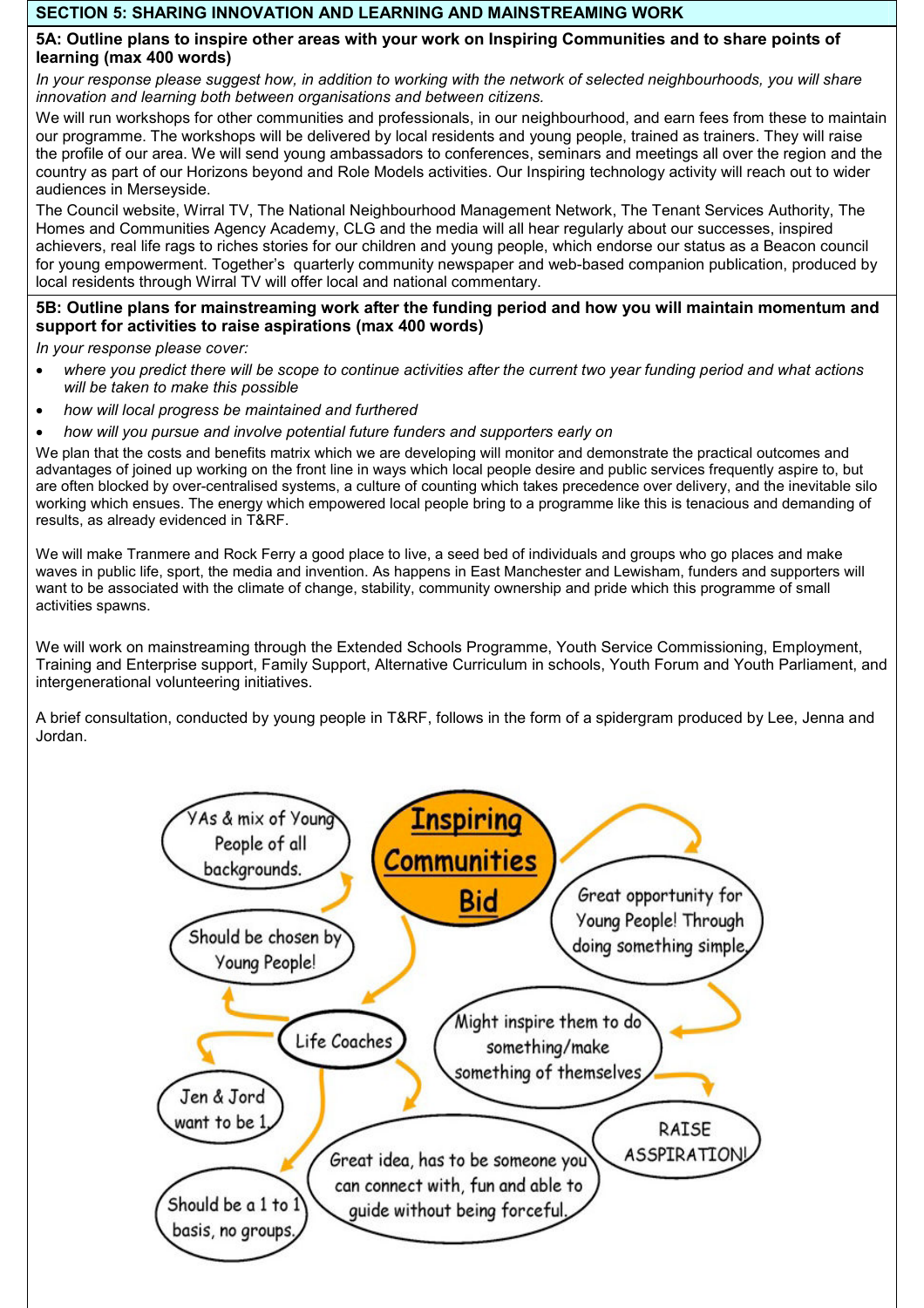## SECTION 6: YOUR NEIGHBOURHOOD

### 6A: Describe local population make-up and local employment trends (max 200 words)

• Describe the neighbourhood age profile

• Identify the key ethnic and faith communities represented in your neighbourhood

• Describe employment levels and key employment sectors locally

Note: This information will not affect scoring of your application, but will be considered by the assessment panel in ensuring a spread of neighbourhood circumstances and locations are chosen.

The total population of the Tranmere & Rock Ferry area is 12,689, spread across 8 lower super output areas (shown in 1B). The age profile is as follows:

 $0 - 15: 3095$  $16 - 29: 2409$ 30 – 44: 2751 45 – 64: 2430  $65+$   $2004^1$ 

Children and young people under 16 make up just under a quarter of the population (24.3%), compared with 19% for the borough as a whole.

Lone parents lead 15% of all households in the area.

98% of the area's population are White (Irish and British). Residents of other ethnicity make up 2% of the population, which is made up of residents of Chinese, Black, Asian and Mixed race (with none dominant).<sup>2</sup>

Of the working age population (59.8% of the total) less than a third (30%) are in paid employment. 17.4% are on health related benefit (Incapacity Benefit in 2008) and 6.4% are in receipt of Job Seekers Allowance. In addition 20% of the population are in receipt of Income Support.<sup>3</sup>

237 young people aged 16 to 20 are classified as Not in Education Employment or Training (NEET) (21% of Wirral total).

The occupation breakdown of residents in key employment areas shows:

| $-12.6\%$ (24.8% Wirral)                         |
|--------------------------------------------------|
| $-9.9\%$ (14.4%)                                 |
| $-11.5\%$ (13.7%)                                |
| Personal/Sales/Customer Services - 22.3% (16.6%) |
| $-31.9\%$ (19.6%) <sup>4</sup>                   |
|                                                  |

### 6B: Describe attainment at key stages 3 and 4 in the secondary school(s) serving the neighbourhood and identify under-performing pupil groups (max 200 words)

Note: This information will not affect scoring of your application, nor will it be a factored in selecting a spread of neighbourhoods. It is requested to encourage applicants to consider need for an Inspiring Communities programme locally and to provide initial information for the national evaluators.

Results by pupil postcode show young people living in the area achieve a level comparable with those from other parts of Wirral at KS3, but significantly worse at KS4. This difference is amplified for pupils in receipt of free school meals, particularly amongst boys, with only 1 in 10 likely to achieve 5 or more passes at A\* - C (including maths and English).

The rate of pupils in receipt of free school meals in the area is 52%, more than double that for Wirral as a whole (23%)

Key Stage 3 pupils achieving Level 5 (2008)

4 NOMIS 2001

 $\overline{\phantom{a}}$ 1 ONS Mid Year Estimates 2004

 $2^2$  As above

 $3$  DWP August 2008